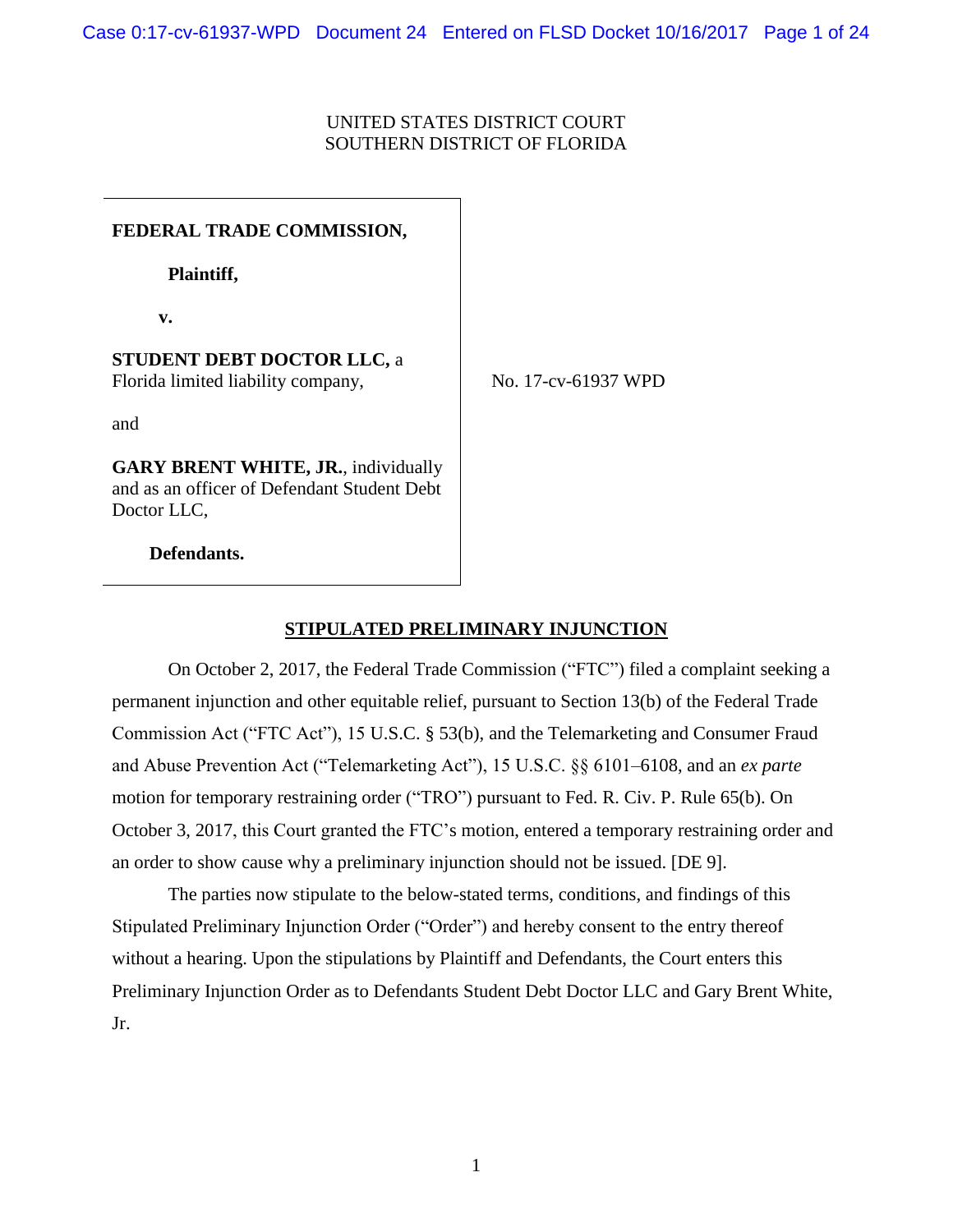### **I. FINDINGS OF FACT**

A. This Court has jurisdiction over the subject matter of this case, and there is good cause to believe it will have jurisdiction over all parties hereto;

B. Venue in this district is proper;

C. The Defendants waive all rights to seek judicial review or otherwise challenge or contest the validity of this Order;

D. There is good cause to believe that Defendants have engaged in and are likely to engage in acts or practices that violate Section 5(a) of the FTC Act, 15 U.S.C. § 45(a) and the FTC's Trade Regulation Rule entitled the "Telemarketing Sales Rule" ("TSR"), 16 C.F.R. Part 310, and therefore Plaintiff is likely to succeed on the merits of this action;

E. There is good cause to believe that this preliminary injunction order is in the public interest, and no private interest of Defendants outweighs the public interest; and

F. No security is required of any agency of the United States for issuance of a temporary restraining order. Fed. R. Civ. P. 65(c).

#### **II. DEFINITIONS**

For purposes of this Order, the following definitions shall apply:

A. "**Assisting others**" includes, but is not limited to: (a) providing administrative services, including, but not limited to, filing business registrations with federal, state, or local government entities, establishing bank or merchant accounts, and/or handling banking transactions; (b) acting as an officer, director, or registered agent of a business entity; (c) establishing mail accounts or mail receiving boxes, and/or providing mailing or printing services; (d) performing customer service functions, including, but not limited to, forwarding mail received from consumers and/or receiving or responding to consumer complaints; (e) formulating or providing, or arranging for the formulation or provision of, any sales script or other marketing material; (f) providing names of, or assisting in the generation of, potential customers; and (g) performing or providing marketing or billing services of any kind, including, but not limited to, performing or providing telemarketing services.

B. "**Corporate Defendant"** means Student Debt Doctor LLC and its divisions, subsidiaries, affiliates, successors, assigns, and any fictitious business entities or business names created or used by these entities, or any of them.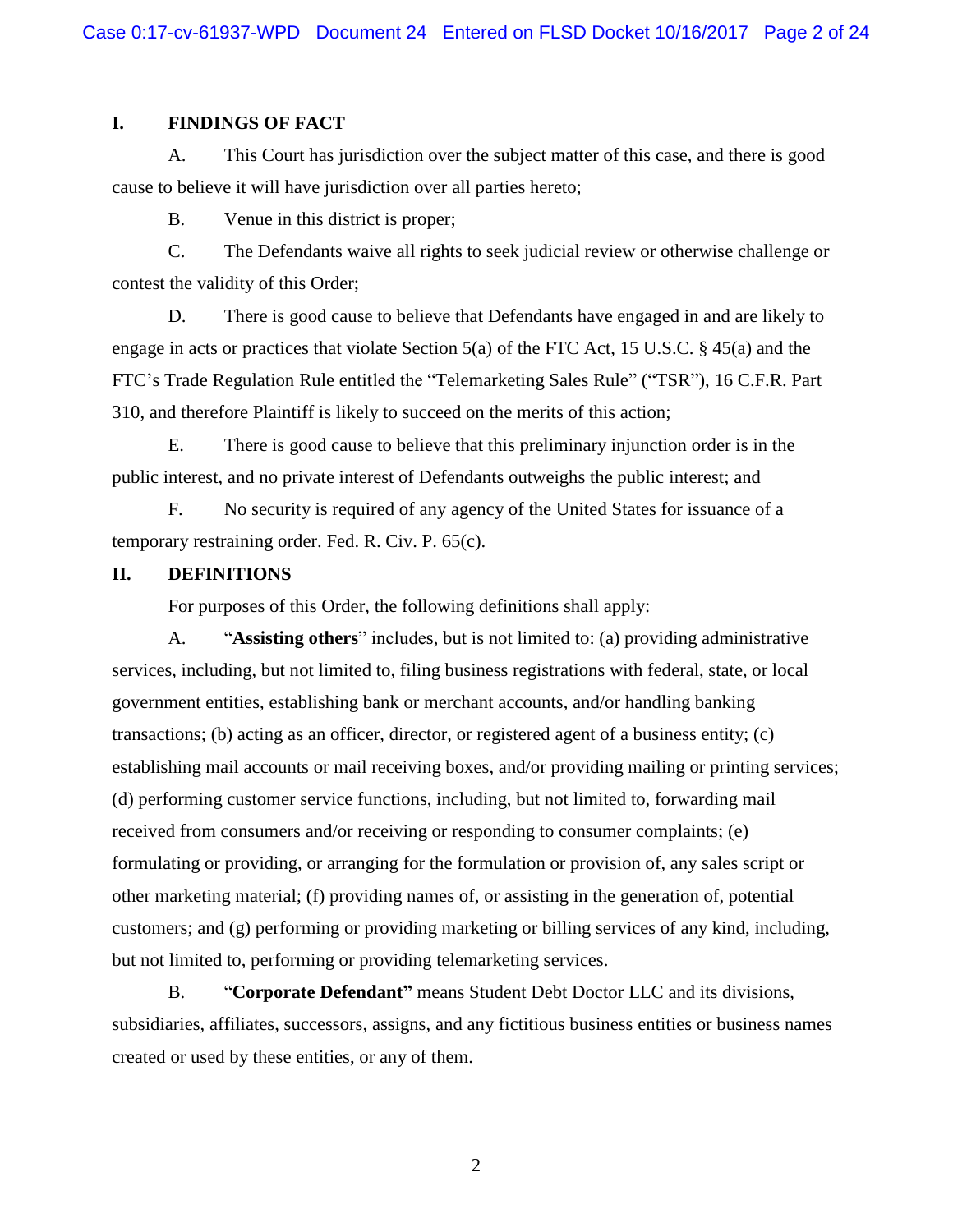C. **"Defendant(s)"** means Corporate Defendant and Gary Brent White, Jr., individually, collectively, or in any combination.

D. "**Debt relief product or service"** means any product, service, plan, or program represented, expressly or by implication, to renegotiate, settle, or in any way alter the terms of payment or other terms of a debt or obligation between a person and one or more creditors or debt collectors, including a reduction in the balance, interest rate, or fees owed by a person to a creditor or debt collector.

E. "**Document**" or "**Documents**" means any materials listed in Federal Rule of Civil Procedure 34(a), and includes writings, drawings, graphs, charts, photographs, audio and video recordings, computer records, and other data compilations from which information can be obtained and translated, if necessary, through detection devices into reasonably usable form. A draft or non-identical copy is a separate document within the meaning of the term.

F. **"Electronic Data Host"** means any person or entity in the business of storing, hosting, or otherwise maintaining electronically stored information. This includes, but is not limited to, any entity hosting a website or server, and any entity providing "cloud based" electronic storage.

G. "**Financial institution**" means any bank, savings and loan institution, credit union, or any financial depository of any kind, including, but not limited to, any brokerage house, trustee, broker-dealer, escrow agent, title company, commodity trading company, or precious metal dealer.

H. "**Individual Defendant**" means Gary Brent White, Jr.

I. "**Person**" means a natural person, an organization or other legal entity, including a corporation, partnership, sole proprietorship, limited liability company, association, cooperative, or any other group or combination acting as an entity.

J. **"Receivership Entity(ies)"** means Corporate Defendant as well as any other entity that the Receiver determines is controlled or owned by any Defendant and (1) conducted any business related to Defendants' marketing of debt relief services, (2) commingled or pooled assets with any Defendant, or (3) otherwise participated in the transfer or receipt of assets stemming from any business activity that is the subject of the Complaint in this matter.

K. "**Telemarketer**" means any Person who, in connection with Telemarketing, initiates or receives telephone calls to or from a customer or donor.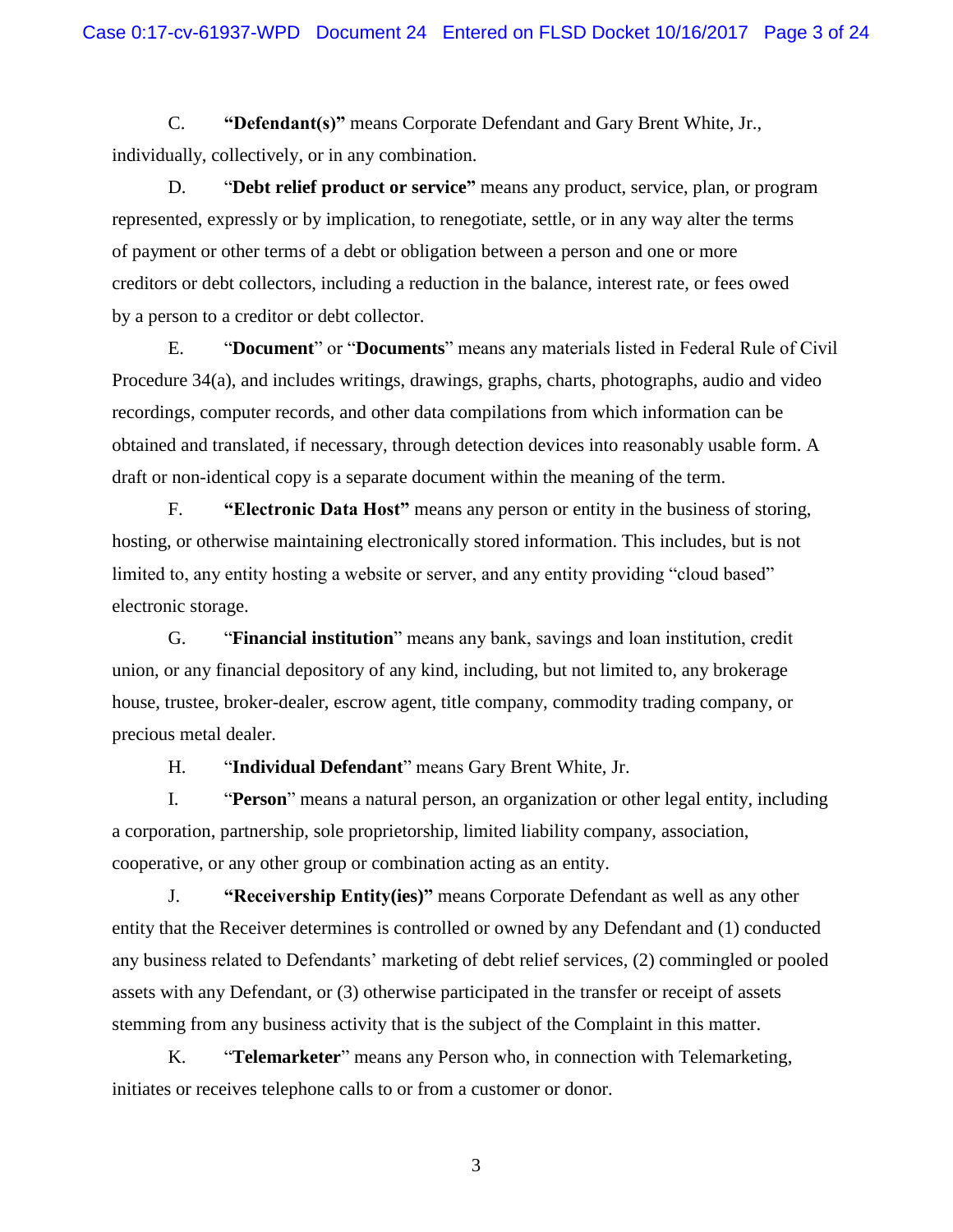L. "**Telemarketing"** means any plan, program, or campaign that is conducted to induce the purchase of goods or services or a charitable contribution by use of one or more telephones.

## **III. PROHIBITION ON DECEPTIVE OR UNSUBSTANTIATED REPRESENTATIONS**

IT IS HEREBY ORDERED that Defendants, together with their officers, agents, directors, employees, attorneys, and all other persons in active concert or participation with any of them, who receive actual notice of this Order by personal service or otherwise, whether acting directly or through any corporation, subsidiary, division, or other device, in connection with the advertising, marketing, promotion, offering for sale, or sale of any good or service, including any debt relief product or service, are hereby restrained and enjoined from misrepresenting, or assisting others in misrepresenting, directly or indirectly, expressly or by implication that consumers who purchase Defendants' debt-relief services generally will have their monthly payments eliminated or reduced or their loan balances forgiven in whole or in part, often in five years or less.

## **IV. RESTRICTIONS ON ADVANCE FEES FOR DEBT RELIEF AND CREDIT REPAIR SERVICES**

IT IS HEREBY ORDERED that Defendants, together with their officers, agents, directors, employees, attorneys, and all other persons in active concert or participation with any of them, who receive actual notice of this Order by personal service or otherwise, whether acting directly or through any corporation, subsidiary, division, or other device, in connection with the advertising, marketing, promotion, offering for sale, or sale of any good or service, including any debt relief product or service, are hereby temporarily restrained and enjoined from:

A. Providing, offering to provide, or arranging for others to provide any debt relief service and requesting or receiving payment of any fees or consideration for any debt relief service until and unless:

1. The seller or telemarketer has renegotiated, settled, reduced, or otherwise altered the terms of at least one debt pursuant to a settlement agreement, debt management plan, or other such valid contractual agreement executed by the customer;

2. The customer has made at least one payment pursuant to that settlement agreement, debt management plan, or other valid contractual agreement between the customer and the creditor or debt collector; and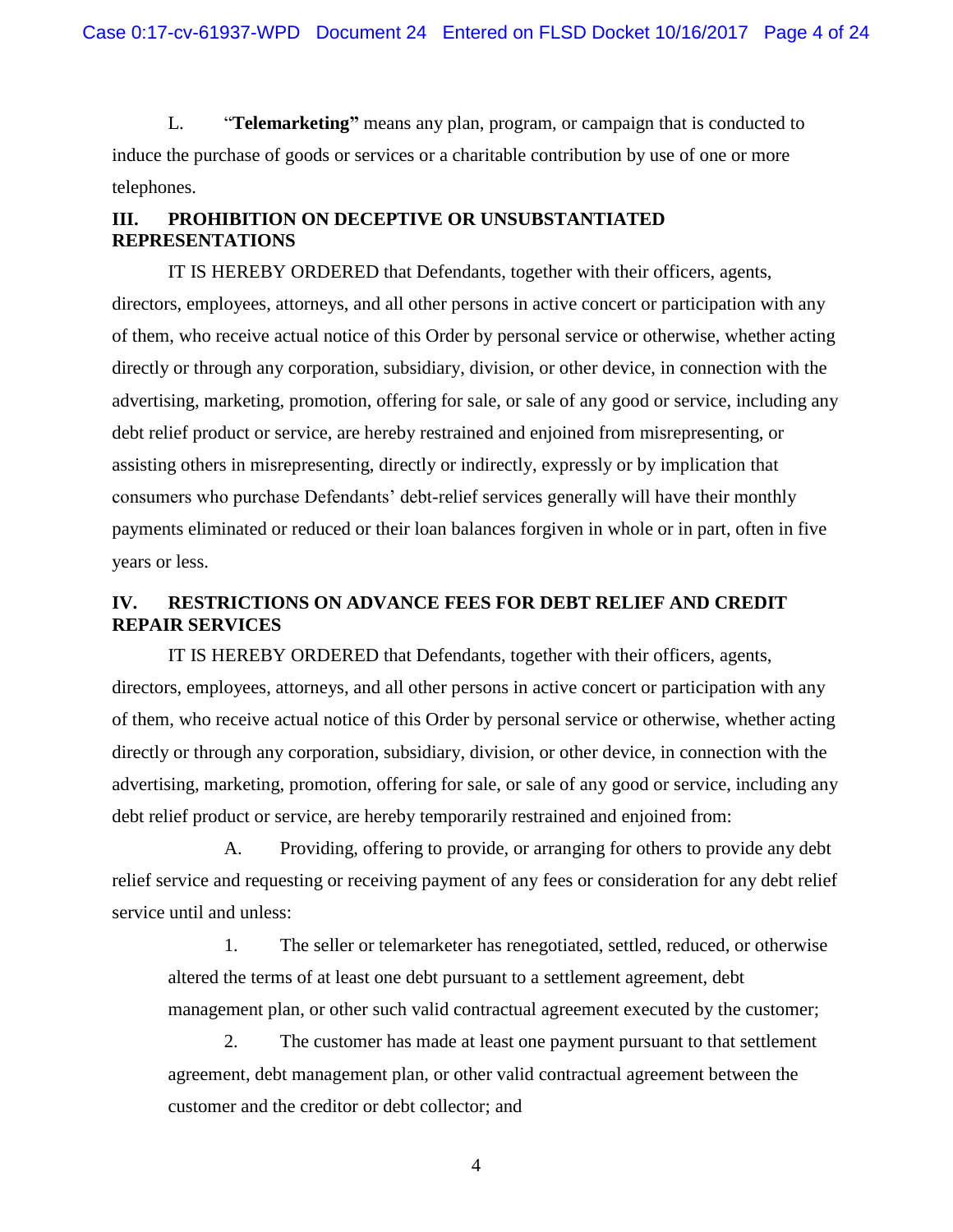3. To the extent that debts enrolled in a service are renegotiated, settled, reduced, or otherwise altered individually, the fee or consideration either:

a. Bears the same proportional relationship to the total fee for renegotiating, settling, reducing, or altering the terms of the entire debt balance as the individual debt amount bears to the entire debt amount. The individual debt amount and the entire debt amount are those owed at the time the debt was enrolled in the service; or

b. Is a percentage of the amount saved as a result of the renegotiation, settlement, reduction, or alteration. The percentage charged cannot change from one individual debt to another. The amount saved is the difference between the amount owed at the time the debt was enrolled in the service and the amount actually paid to satisfy the debt; and

#### **V. ASSET FREEZE**

**IT IS FURTHER ORDERED** that Defendants and their officers, agents, directors, employees, attorneys, and all other persons in active concert or participation with any of them, who receive actual notice of this Order by personal service or otherwise, whether acting directly or through any trust, corporation, subsidiary, division, or other device, except as provided herein, are hereby temporarily restrained and enjoined from, directly or indirectly:

A. Transferring, liquidating, converting, encumbering, pledging, loaning, selling, concealing, dissipating, disbursing, assigning, spending, withdrawing, granting a lien or security interest or other interest in, or otherwise disposing of any funds, real or personal property, accounts, contracts, shares of stock, lists of consumer names, or other assets, or any interest therein, wherever located, including outside the territorial United States, that are:

1. Owned, controlled, or held, in whole or in part, by any Defendant;

2. Held, in whole or in part, for the direct or indirect benefit of any

Defendant;

3. In the actual or constructive possession of any Defendant;

4. Held by an agent, including an attorney, of any Defendant as a retainer for the agent's provision of services to any Defendant; or

5. Owned or controlled by, or in the actual or constructive possession of, or otherwise held for the benefit of any corporation, partnership, asset protection trust, or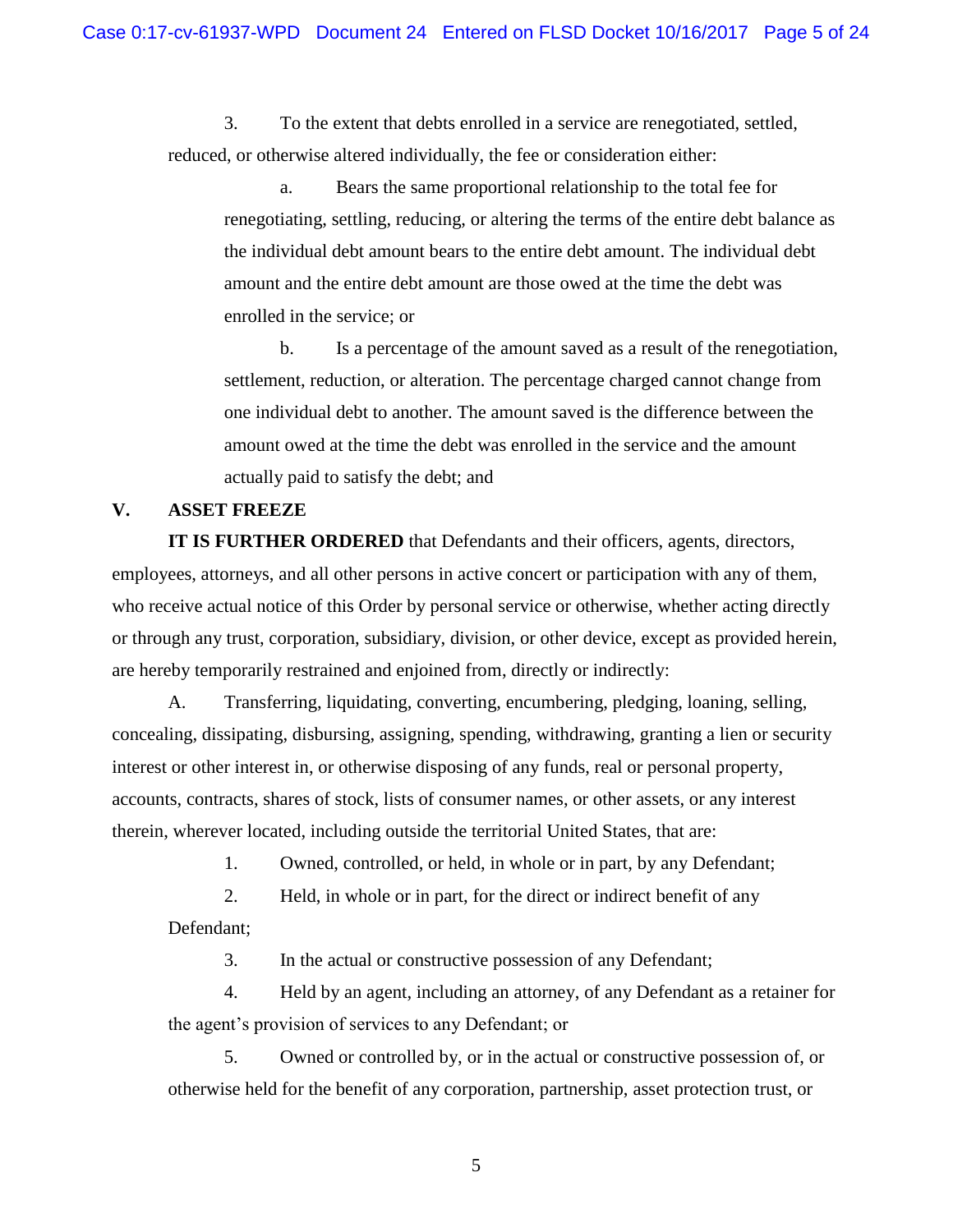other entity that is directly or indirectly owned, managed, or controlled by any Defendant, or of which any Defendant is an officer, director, manager or member. This includes, but is not limited to, any assets held by, for, or subject to access by any Defendant at any bank, credit union, or savings and loan institution, or at or with any broker-dealer, retirement fund custodian, money market or mutual fund, trustee, escrow agent, storage company, title company, insurance company, commodity trading company, precious metal dealer, payment processor, credit card processor, acquiring bank, merchant bank, independent sales organization, third party processor, payment gateway, automated clearing house processor, network transaction processor, bank debit processing agent, customer service agent, commercial mail receiving agency, mail holding or forwarding company, or other financial institution or depository of any kind, either within or outside the United States; or

6. Held in any account for which any Defendant is, or was on the date that this Order was signed, an authorized signer;

B. Opening or causing to be opened any safe deposit boxes, commercial mail boxes, or storage facilities titled in the name of any Defendant, subject to access by any Defendant, or under any Defendant's control, or private mail boxes titled in the name of, subject to access by, or under the control of the Corporate Defendant;

C. Cashing any checks or depositing or processing any payments from consumers, customers, or clients of any Defendant;

D. Incurring charges or cash advances on any credit or bank card issued in the name, individually or jointly, of any Defendant or any corporation, partnership, or other entity directly or indirectly owned, managed, or controlled by any Defendant or of which any Defendant is an officer, director, member or manager. This includes any corporate bank card or corporate credit card account for which any Defendant is or was on the date that this Order was signed, an authorized signor; or

E. Incurring liens or other encumbrances on real property, personal property, or other assets in the name, individually or jointly, of any Defendant or of any corporation, partnership, or other entity directly or indirectly owned, managed, or controlled by any Defendant.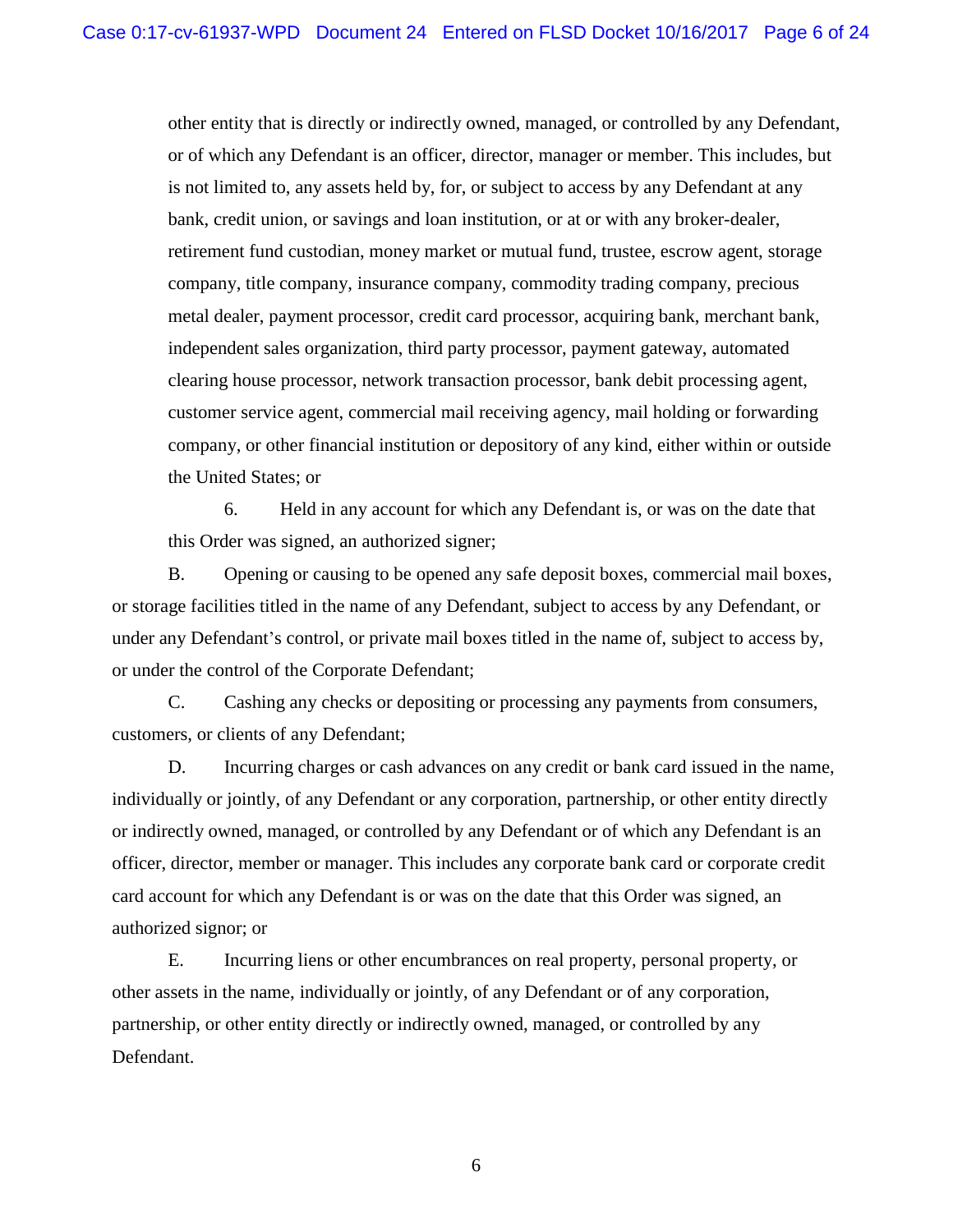F. The assets affected by this Section shall include: (1) all assets of the Defendants as of the time this Order is entered; and (2) assets obtained by the Defendants after this Order is entered if those assets are derived from any activity that is the subject of the Complaint in this matter. This Section does not prohibit any transfers to the Receiver of repatriation of foreign assets specifically required by this Order.

#### **VI. DUTIES OF HOLDERS OF ASSETS OF DEFENDANTS**

**IT IS FURTHER ORDERED** that any Person, including but not limited to, any financial or brokerage institution, automated clearing house processor, credit card processor, payment processor, merchant bank, acquiring bank, independent sales organization, third party processor, payment gateway, insurance company, or business entity that: (a) is served with a copy of this Order or otherwise has actual or constructive knowledge of this Order, and (b) holds, controls, or maintains custody of, or has held, controlled, or maintained custody of at any time since January 2014, any account or asset (including reserve funds held by any automated clearing house processor, credit card processor, payment processor, merchant bank, acquiring bank, independent sales organization, third party processor, payment gateway, insurance company, or other entity) of any Defendant or of any corporation, partnership, asset protection trust, or other entity that is directly or indirectly owned, managed or controlled by any Defendant or of which any Defendant is or was an officer, director, manager, or member shall:

A. Hold and retain within its control and prohibit the withdrawal, removal, assignment, transfer, pledge, hypothecation, encumbrance, disbursement, dissipation, relinquishment, conversion, sale, liquidation, or other disposal of any such account or other assets, as well as all Documents or other property related to such accounts or other assets;

B. Deny any Person, except the Receiver, access to any safe deposit box or storage facility that is titled in the name of any Defendant either individually or jointly, or otherwise subject to access by any Defendant;

C. Provide Plaintiff's counsel and the Receiver, within three (3) days of receiving a copy of this Order, a sworn statement setting forth:

1. The identification number of each account or asset;

2. The balance of each such account, or a description of the nature and value of each such asset as of the close of business on the day on which a copy of this Order was provided and, if the account or asset has been closed or removed, the date closed or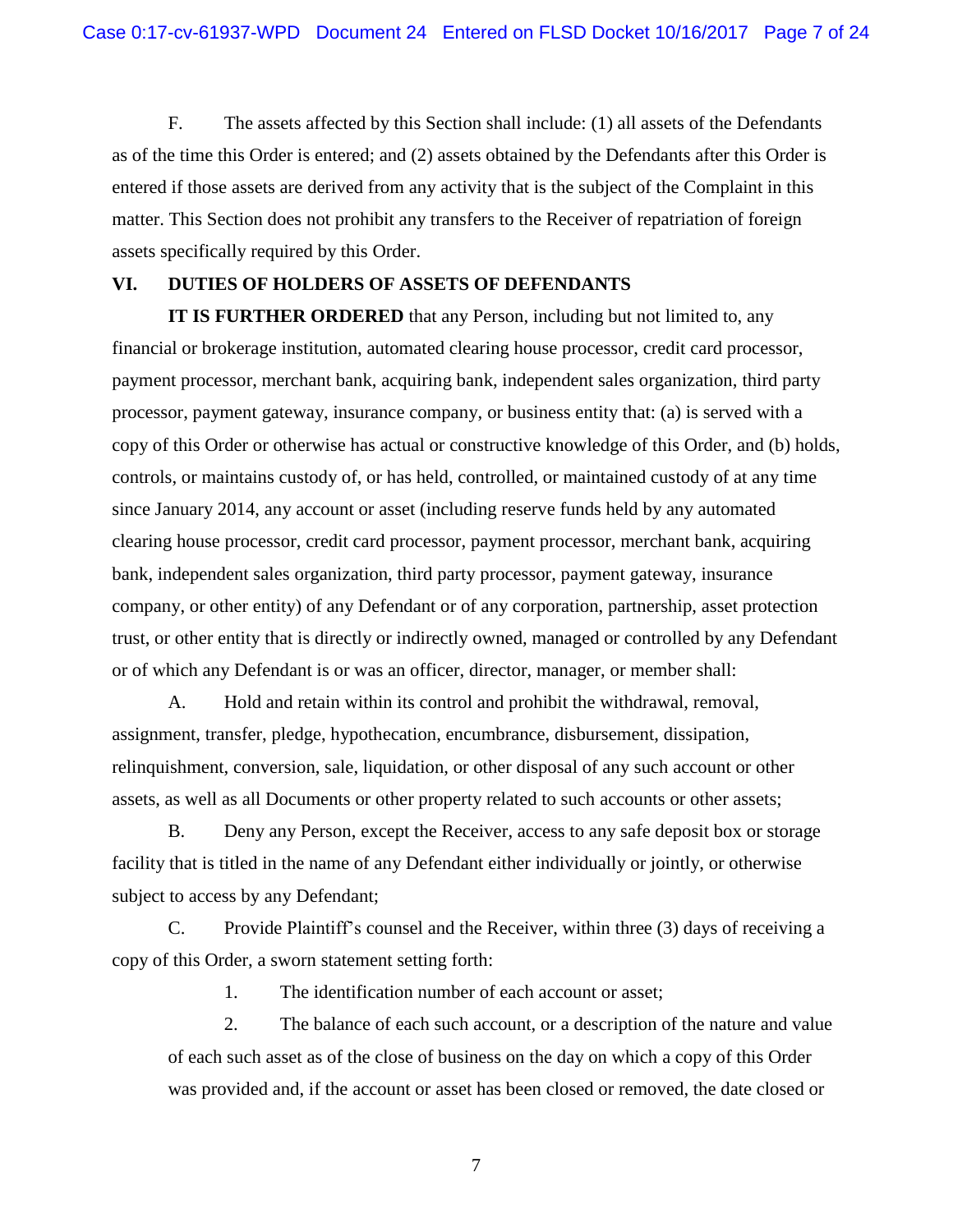removed, the total funds removed in order to close the account, and the name of the Person or entity to whom such account or asset was remitted; and

3. The identification and location of any safe deposit box or storage facility that is either titled in the name, individually or jointly, of any Defendant , or is otherwise subject to access or control by any Defendant; and

D. Within three (3) days of a request from a Plaintiff's counsel or the Receiver, provide Plaintiff and the Receiver with copies of all records or other Documents pertaining to each such account or asset, including, but not limited to, originals or copies of account applications, account statements, corporate resolutions, signature cards, checks, drafts, deposit tickets, transfers to and from the accounts, including wire transfers and wire transfer instructions, all other debit and credit instruments or slips, currency transaction reports, 1099 forms, and all logs and records pertaining to such safe deposit boxes and storage facilities;

E. Plaintiff may properly serve this Order on any financial or brokerage institution, business entity or Person that holds, controls or maintains custody of any account or other asset of any Defendant or has held, controlled or maintained custody of any account or other asset of any Defendant at any time, by facsimile transmission, hand delivery, or overnight carrier; and

F. This Section shall apply to existing accounts and other assets, assets deposited or accounts opened after the effective date of this Order, and any accounts or other assets maintained, held, or controlled since January 2014. This Section shall not prohibit transfers in accordance with any provision of this Order, any further order of the Court, or by written agreement of the parties.

#### **VII. FINANCIAL DISCLOSURES**

**IT IS FURTHER ORDERED** that each Defendant, to the extent not already done so pursuant to the TRO issued in this case, within three (3) days of service of this Order, shall prepare and deliver to counsel for Plaintiff and the Receiver:

A. Completed financial statements on the forms served on the Defendants with this Order as **Attachment A** (Financial Statement of Individual Defendant) for themselves individually, and **Attachment B** (Financial Statement of Corporate Defendant) for each business entity under which they conduct business or of which they are an officer, director, member, or manager, and for each trust for which any Defendant is a trustee. The financial statement shall be accurate as of the date of entry of this Order and signed under penalty of perjury. Each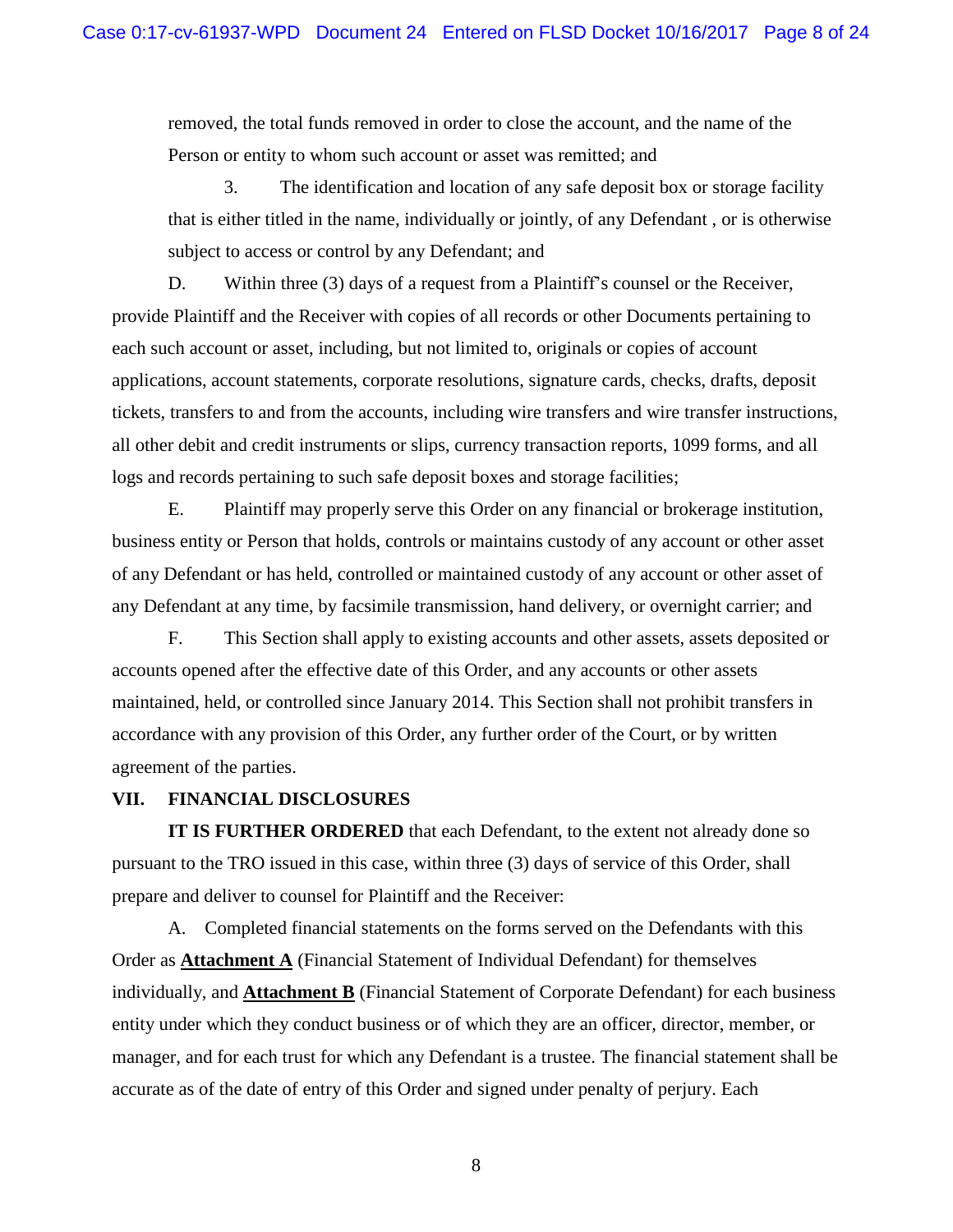Defendant shall include in the financial statements all information requested in the statements, including a full listing, verified under oath, of all accounts, funds, and other assets, whether located within or outside the territory of the United States. Defendants shall attach to these completed financial statements copies of all local, state, provincial, and federal income and property tax returns, with attachments and schedules, as called for by the instructions to the financial statements;

B. The name, address, and telephone number of each attorney, accountant, financial planner, investment advisor, stock broker or other individual, corporation, or partnership whom any of them have used for financial, business, trust, or tax advice or services since January 1, 2014; and

C. A completed IRS Form 4506, served on the Defendants with this Order as **Attachment C**, requesting tax returns for the past four years (2013-2016) and delivered to counsel for the FTC at the following address:

> Michael Liggins Federal Trade Commission 225 Peachtree Street, NE, Suite 1500 Atlanta, Georgia 30303

## **VIII. PRESERVATION OF RECORDS**

**IT IS FURTHER ORDERED** that Defendants and their officers, agents, employees, attorneys, and all other Persons in active concert or participation with any of them, who receive actual notice of this Order by personal service or otherwise, whether acting directly or through any trust, corporation, subsidiary, division, or other device, are hereby temporarily restrained and enjoined from:

A. Failing to create and maintain books, records, accounts, bank statements, current accountants' reports, general ledgers, general journals, cash receipts ledgers, cash disbursements ledgers and source Documents, Documents indicating title to real or personal property, and any other Documents or data which, in reasonable detail, accurately, fairly and completely reflect the Defendants' incomes, disbursements, transactions, dispositions, and use of Defendants' assets; and

B. Destroying, erasing, falsifying, writing over, mutilating, concealing, altering, transferring, or otherwise disposing of, in any manner, directly or indirectly, any Documents, including electronically stored materials, that relate in any way to: (1) the business, business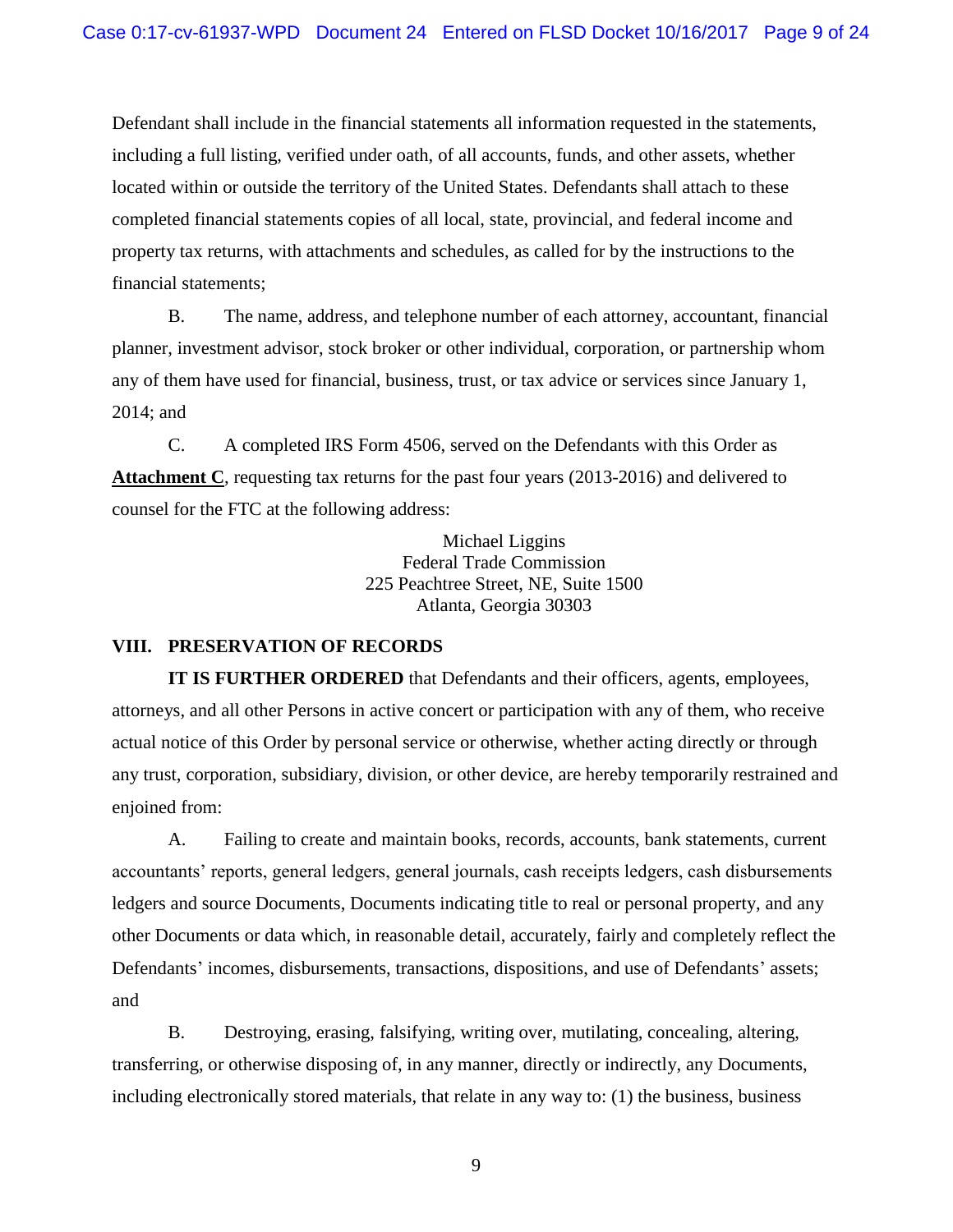practices, assets, or business or personal finances of any Defendant or any entity directly or indirectly under the control of any Defendant; (2) any webpage or website operated, in whole or in part, on any Defendant's behalf; and (3) any electronic communication sent to or received by Defendants.

#### **IX. REPORT NEW BUSINESS ACTIVITY**

**IT IS FURTHER ORDERED** that Defendants and their officers, agents, employees, attorneys, and all other Persons in active concert or participation with any of them, who receive actual notice of this Order by personal service or otherwise, whether acting directly or through any trust, corporation, subsidiary, division, or other device, are hereby temporarily restrained and enjoined from creating, operating, or exercising any control over any new business entity, whether newly formed or previously inactive, including any company, limited liability company, partnership, limited partnership, joint venture, sole proprietorship, or corporation, without first providing Plaintiff with a written statement disclosing: (1) the name of the business entity; (2) the address, telephone number, e-mail address, and website address of the business entity; (3) the names of the business entity's officers, directors, principals, managers, and employees; and (4) a detailed description of the business entity's intended activities.

## **X. PROHIBITION ON RELEASE OF CONSUMER INFORMATION**

**IT IS FURTHER ORDERED** that Defendants and their officers, agents, employees, attorneys, and all other persons or entities in active concert or participation with any of them, who receive actual notice of this Order by personal service or otherwise, whether acting directly or through any trust, corporation, subsidiary, division, or other device, are hereby temporarily restrained and enjoined from selling, renting, leasing, transferring, or otherwise disclosing, using, or benefitting from the name, address, birth date, telephone number, e-mail address, Social Security number, Social Insurance number, credit card number, bank account number, or other financial or identifying personal information of any person from whom or about whom any Defendant obtained such information in connection with activities alleged in Plaintiff's Complaint;

*Provided*, however, that Defendants may disclose such identifying information to a law enforcement agency, as required by any law, regulation, court order, or in any filings, pleadings or discovery in this action in the manner required by the Federal Rules of Civil Procedure and by any protective order in the case.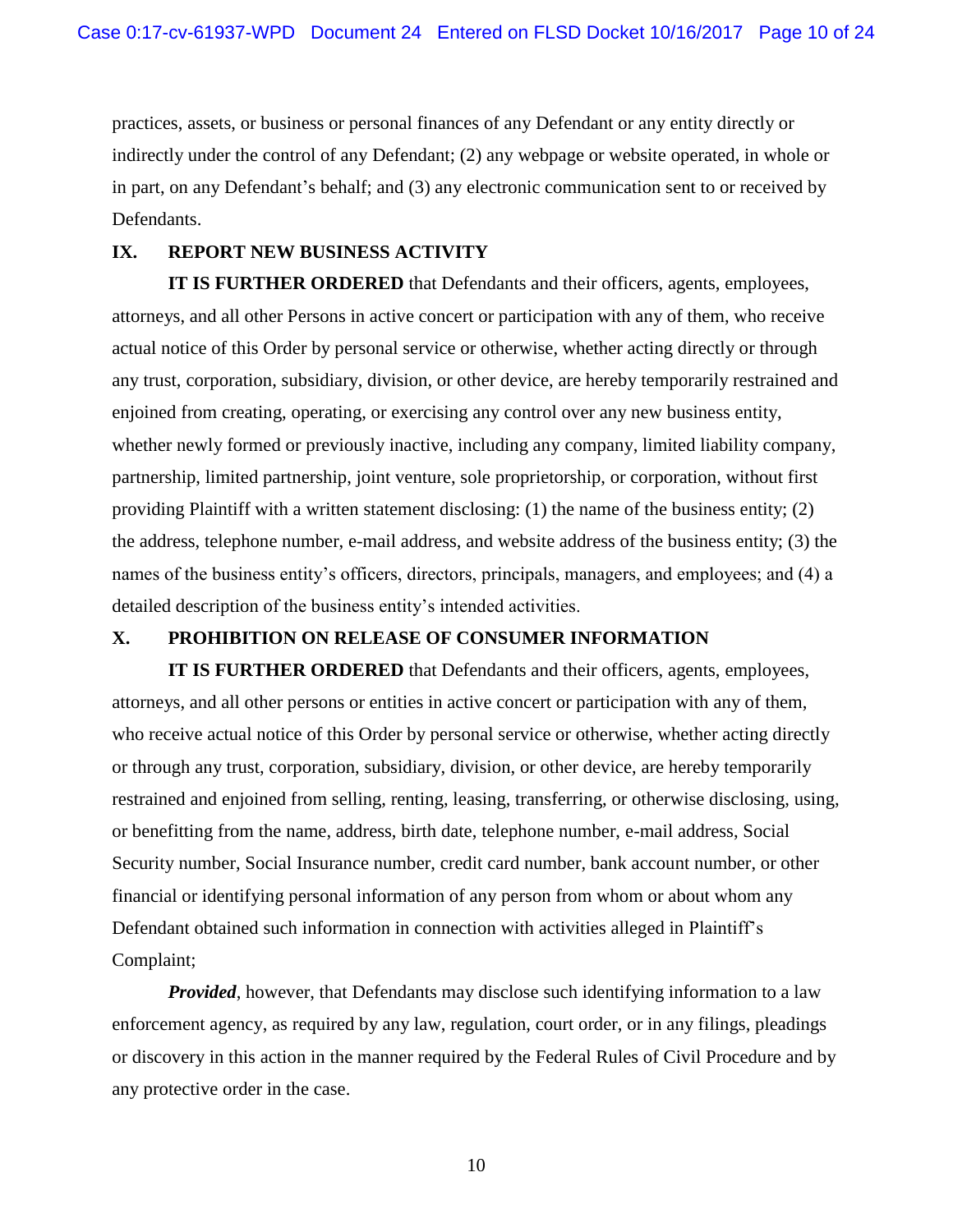#### **XI. RECEIVER**

#### **A. CONTINUATION OF RECEIVER**

**IT IS FURTHER ORDERED** that Robert Carey shall continue as the Receiver for the Receivership Entities with the full power of an equity receiver. The Receiver shall be the agent of this Court, and solely the agent of this Court, in acting as Receiver under this Order. The Receiver shall be accountable directly to this Court. The Receiver shall comply with all Local Rules of this Court governing receivers.

#### **B. RECEIVERSHIP DUTIES**

**IT IS FURTHER ORDERED** that the Receiver is directed and authorized to accomplish the following:

1. Assume full control of the Receivership Entities by removing, as the Receiver deems necessary or advisable, any director, officer, employee, independent contractor, or agent of the Receivership Entities, including any Individual Defendant, from control of, management of, or participation in, the affairs of the Receivership Entity;

2. Conserve, hold, manage, and prevent the loss of all assets of the Receivership Entities, and perform all acts necessary or advisable to preserve the value of those assets, including, but not limited to, obtaining an accounting of the assets and preventing transfer, withdrawal, or misapplication of assets, and including the authority to liquidate or close out any open securities or commodity futures positions of the Receivership Entities. The Receiver shall have full power to sue for, collect, and receive, all assets of the Receivership Entities and other persons or entities whose interests are now held by or under the direction, possession, custody, or control of the Receivership Entities.

*Provided, however*, that the Receiver shall not attempt to collect any amount from a consumer or to allow the Receivership Entities to continue to debit or otherwise charge a consumer's account, if the Receiver believes the consumer was a victim of the deceptive acts or practices alleged in the Complaint in this matter;

3. Obtain, conserve, hold, manage, and prevent the loss of all Documents of the Receivership Entities, and perform all acts necessary or advisable to preserve such Documents. The Receiver shall: divert mail; preserve all Documents of the Receivership Entities that are accessible via electronic means (such as online access to financial accounts and access to electronic Documents held onsite or by Electronic Data Hosts), by changing usernames,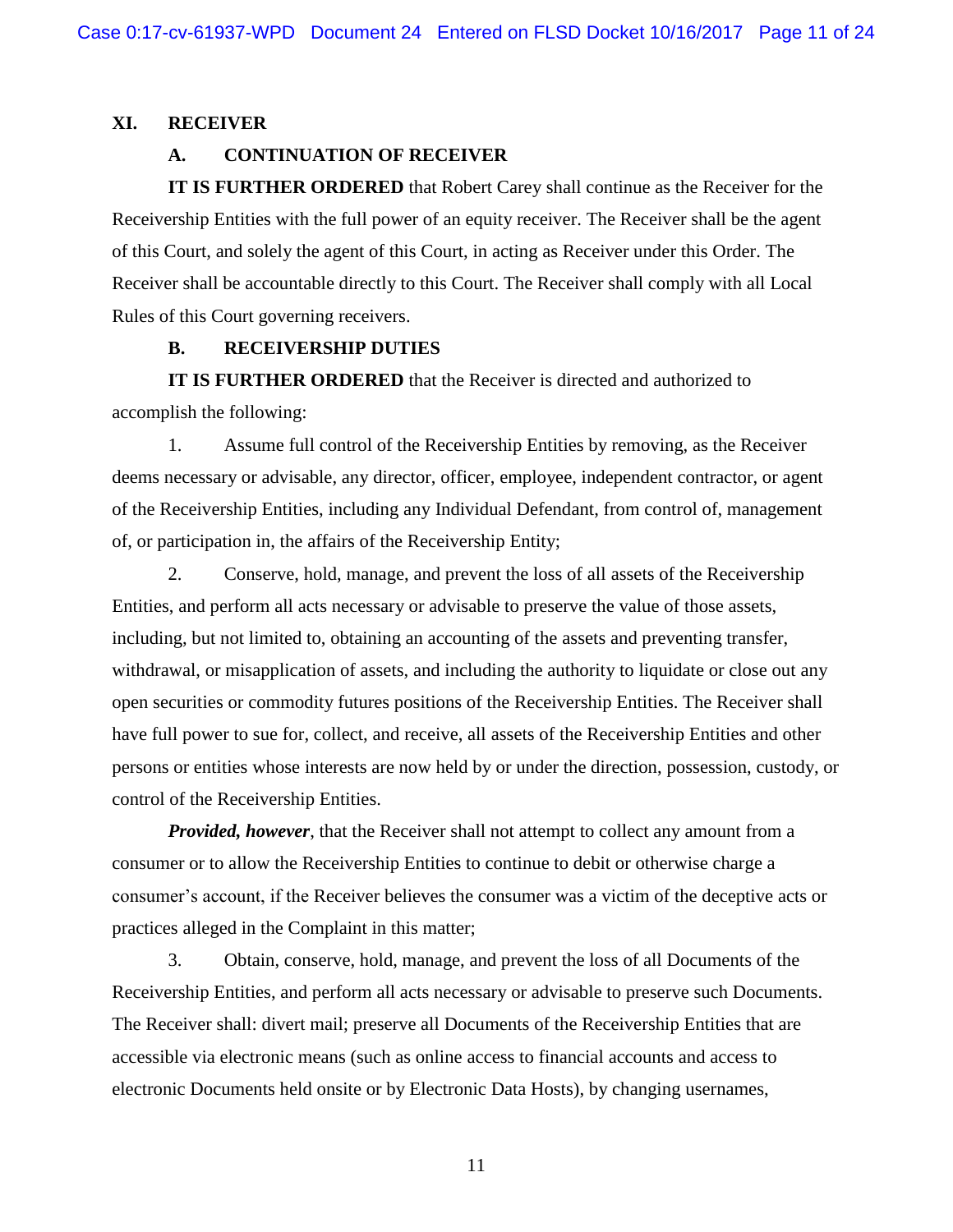passwords or other log-in credentials; and take possession of all electronic Documents of the Receivership Entities stored onsite or remotely.

4. Use any means necessary to secure and take exclusive custody of each location from which the Receivership Entities operate their businesses. Such steps may include, but are not limited to, the following as the Receiver deems necessary or advisable: (a) serving this Order; (b) completing a written inventory of all receivership assets; (c) obtaining pertinent information from all employees and other agents of the Receivership Entities, including, but not limited to, the name, home address, Social Security number, job description, method of compensation, and all accrued and unpaid commissions and compensation of each such employee or agent; (d) videotaping all portions of the locations; (e) securing the locations by changing the locks and alarm codes and disconnecting any internet access or other means of access to the computers, servers, internal networks, or other records maintained at the locations; (f) requiring any persons present on the premises at the time this Order is served to leave the premises, to provide the Receiver with proof of identification, or to demonstrate to the satisfaction of the Receiver that such persons are not removing from the premises Documents or assets of the Receivership Entities; and (g) employ the assistance of law enforcement officers as the Receiver deems necessary to keep the peace and maintain security.

5. Enter into contracts and purchase insurance as advisable or necessary;

6. Prevent the inequitable distribution of assets and determine, adjust, and protect the interests of consumers and creditors who have transacted business with the Receivership Entities;

7. Manage and administer the business of the Receivership Entities until further order of this Court by performing all incidental acts that the Receiver deems to be advisable or necessary, which includes retaining, hiring, or dismissing any employees, independent contractors, or agents;

8. Choose, engage, and employ attorneys, accountants, appraisers, and other independent contractors and technical specialists, as the Receiver deems advisable or necessary in the performance of duties and responsibilities under the authority granted by this Order;

9. Make payments and disbursements from the receivership estate that are necessary or advisable for carrying out the directions of, or exercising the authority granted by, this Order. The Receiver shall apply to the Court for prior approval of any payment of any debt or obligation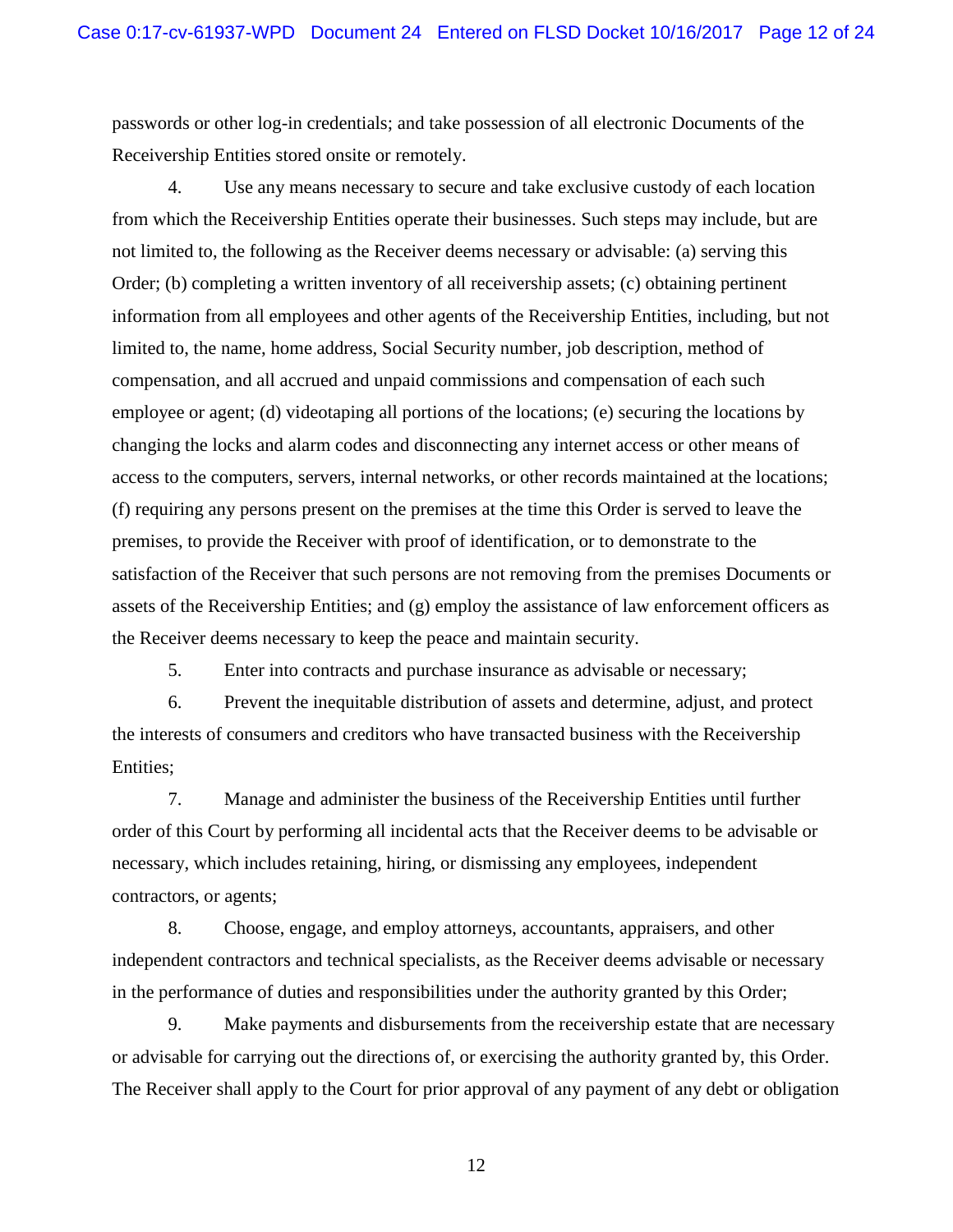incurred by the Receivership Entities prior to the date of entry of this Order, except payments that the Receiver deems necessary or advisable to secure assets of the Receivership Entities, such as rental payments;

10. Determine and implement the manner in which the Receivership Entities will comply with, and prevent violations of, this Order and all other applicable laws;

11. Institute, compromise, adjust, appear in, intervene in, or become party to such actions or proceedings in state, federal, or foreign courts that the Receiver deems necessary and advisable to preserve or recover the assets of the Receivership Entities or that the Receiver deems necessary and advisable to carry out the Receiver's mandate under this Order;

12. Defend, compromise, adjust, or otherwise dispose of any or all actions or proceedings instituted in the past or in the future against the Receiver in his or her role as Receiver, or against the Receivership Entities that the Receiver deems necessary and advisable to preserve the assets of the Receivership Entities or that the Receiver deems necessary and advisable to carry out the Receiver's mandate under this Order;

13. Issue subpoenas to obtain Documents and records pertaining to the receivership, and conduct discovery in this action on behalf of the receivership estate;

14. Take all steps necessary to prevent the modification, destruction, or erasure of any web page, website, or mobile app registered to and operated, in whole or in part, by any Receivership Entity, and to provide access to all such web pages, websites, or mobile apps to Plaintiff's representatives, agents, and assistants, as well as Defendants and their representatives;

15. Open one or more bank accounts as designated depositories for funds of the Receivership Entities. The Receiver shall deposit all funds of the Receivership Entities in such a designated account and shall make all payments and disbursements from the receivership estate from such an account;

16. Open all mail directed to or received by or at the premises, or post office or private or commercial mail boxes of the Receivership Entities, and to inspect all mail opened prior to the entry of this Order, to determine whether items or information therein fall within the mandates of this Order. In connection therewith, the Receiver is authorized to instruct the United States Postmaster and anyone in possession or control of a private or commercial mailbox to hold and/or reroute mail directed to any of the Receivership Entities. The Receivership Entities are directed not to open a new mailbox or take any steps or make any arrangements to receive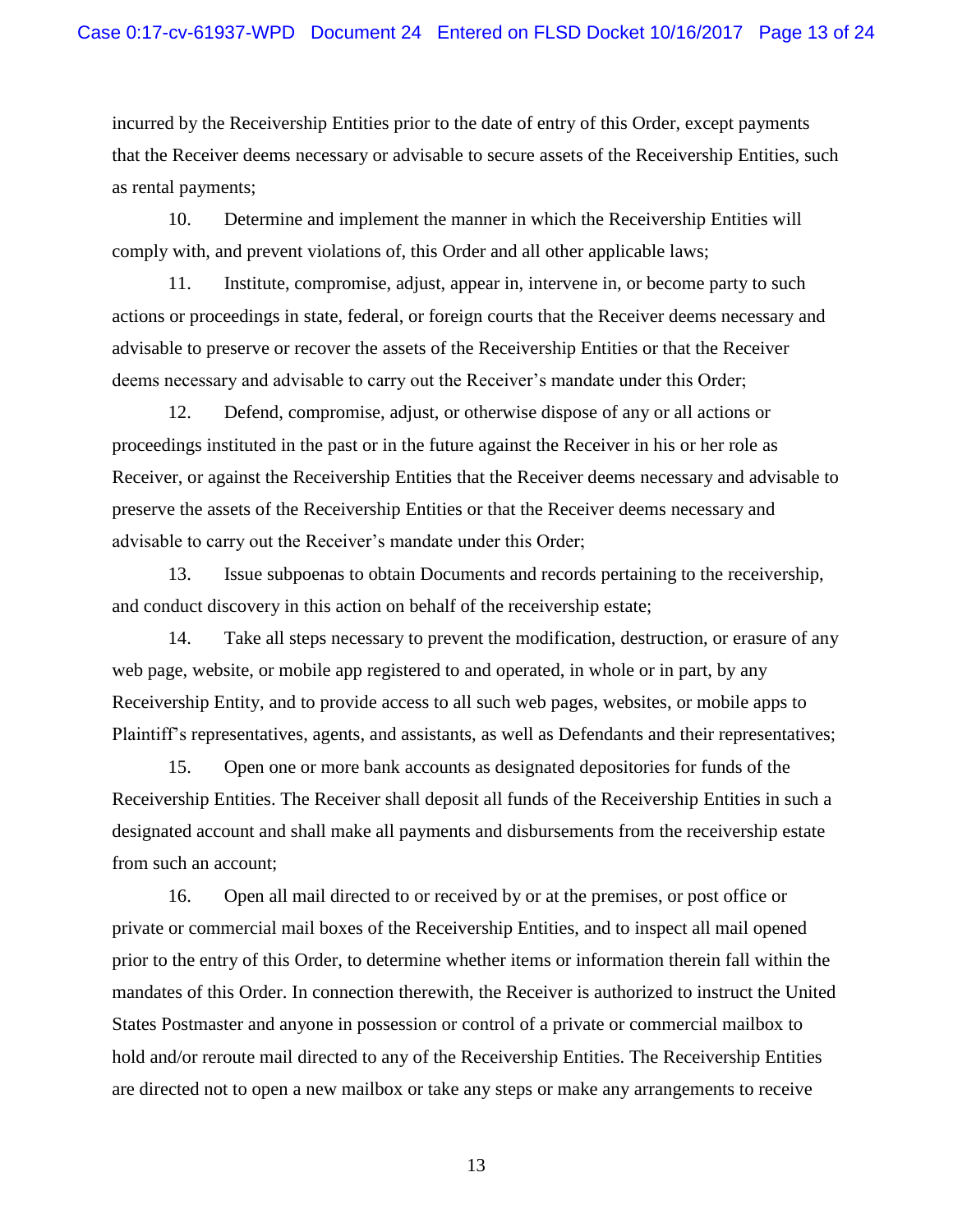mail in contravention of this Order, whether through the United States mail, a private or commercial mail depository, or courier service;

17. Maintain accurate records of all receipts and expenditures that he or she makes as Receiver;

18. Cooperate with reasonable requests for information or assistance from any state or federal law enforcement agency, including Plaintiff;

19. Allow the Plaintiff's representatives, agents, and assistants, as well as Defendants and their representatives reasonable access to all Documents in the possession, custody, or control of the Receivership Entities; and

20. File reports with the Court on a timely and reasonable basis.

#### **XII. RECEIVER'S REPORTS**

IT IS FURTHER ORDERED that the Receiver shall file a preliminary report with this Court on or before October 16, 2017, and subsequently reports at least every ninety (90) days, regarding: (1) the steps taken by the Receiver to implement the terms of the TRO and this Order; (2) the value of all liquidated and unliquidated assets of the Receivership Entities; (3) the sum of all the liabilities of the Receivership Entities; (4) the steps the Receiver intends to take in the future to: (a) prevent any diminution in the value of assets of the Receivership Entities, (b) pursue receivership assets from third parties, and (c) adjust the liabilities of the Receivership Entities, if appropriate; (5) whether the business of the Receivership Entities can be operated lawfully and profitably; and (6) any other matters which the Receiver believes should be brought to the Court's attention.

*Provided, however*, if any of the required information would hinder the Receiver's ability to pursue receivership assets, the portions of the Receiver's report containing such information may be filed under seal and not served on the parties.

# **XIII. COOPERATION AND NON-INTERFERENCE WITH THE RECEIVER IT IS FURTHER ORDERED** that:

1. Defendants; Receivership entities; Defendants' or Receivership Entities' officers, agents, employees, and attorneys, and all other Persons in active concert or participation with any of them, who receive actual notice of this Order, and any other Person served with a copy of this Order, by personal service or otherwise, whether acting directly or through any trust, corporation, subsidiary, division, or other device, shall fully cooperate with and assist the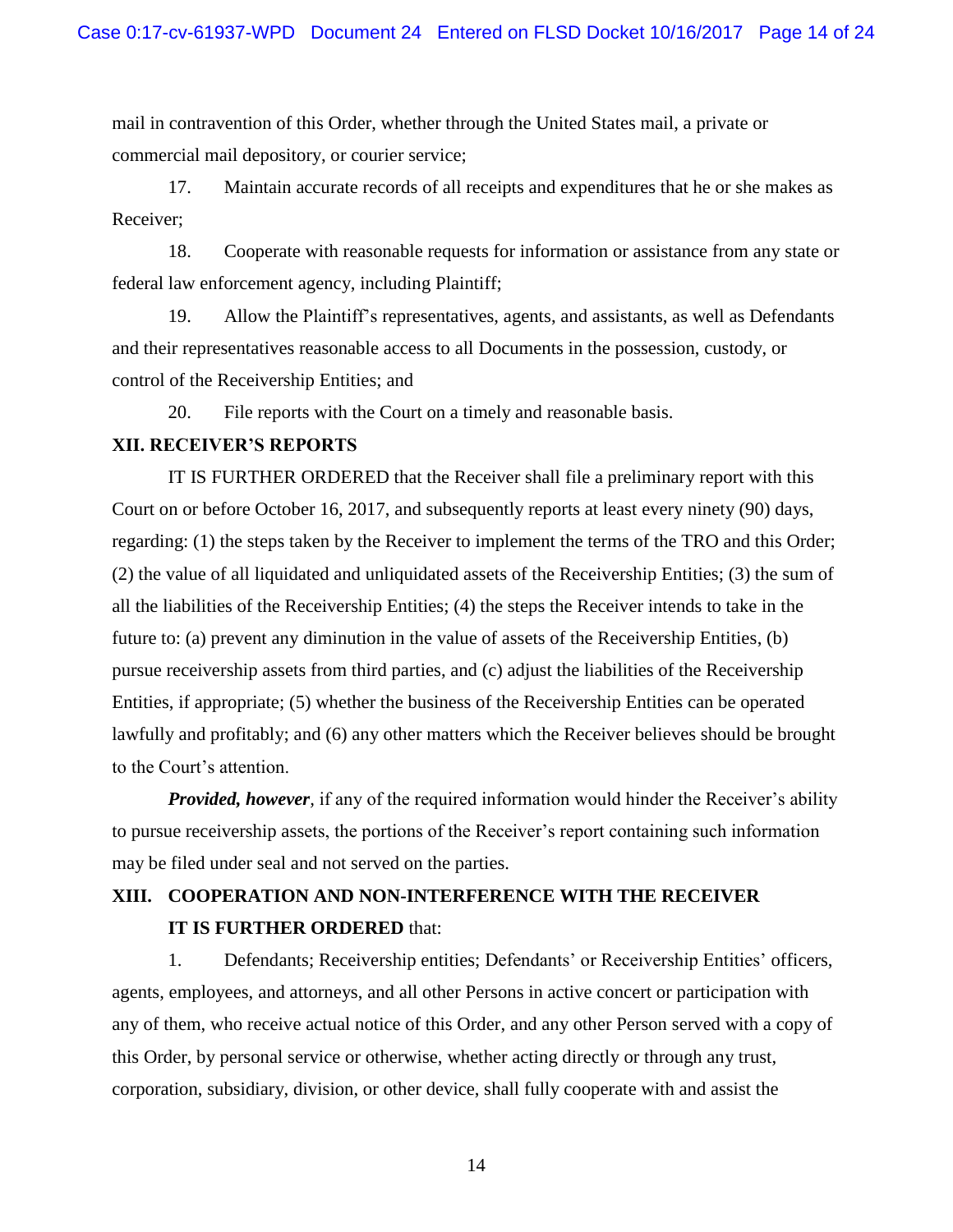Receiver. Entities obligated to cooperate with the Receiver under this provision include, but are not limited to, banks, broker-dealers, savings and loans institutions, escrow agents, title companies, commodity trading companies, precious metals dealers, automated clearing house processors, credit card processors, payment processors, merchant banks, acquiring banks, independent sales organizations, third party processors, payment gateways, insurance companies, and other financial institutions and depositories of any kind, as well as common carriers, telecommunication companies, and third-party billing agents. This cooperation and assistance shall include, but not be limited to:

a. Providing any information to the Receiver that the Receiver deems necessary to exercising the authority and discharging the responsibilities of the Receiver under this Order;

b. Providing any keys, codes, user names, and passwords required to access any computers, electronic devices, and machines (onsite or remotely) and any cloud account (including specific method to access account) or electronic file in any medium;

c. Advising all Persons who owe money to the Receivership Entities that all debts should be paid directly to the Receiver;

d. Transferring funds at the Receiver's direction and producing records related to the assets and sales of the Receivership Entities.

2. Defendants, their officers, agents, employees, and attorneys, and all other persons in active concert or participation with any of them, who receive actual notice of this Order by personal service or otherwise, whether acting directly or through any trust, corporation, subsidiary, division, or other device, are restrained and enjoined from directly or indirectly:

a. Transacting any of the business of the Receivership Entities;

b. Destroying, secreting, defacing, transferring, or otherwise altering or disposing of any Documents of the Receivership Entities, including, but not limited to, books, records, accounts, writings, drawings, graphs, charts, photographs, audio and video recordings, computer records, and other data compilations, electronically-stored records, or any other records of any kind or nature;

c. Transferring, receiving, altering, selling, encumbering, pledging, assigning, liquidating, or otherwise disposing of any assets owned, controlled, or in the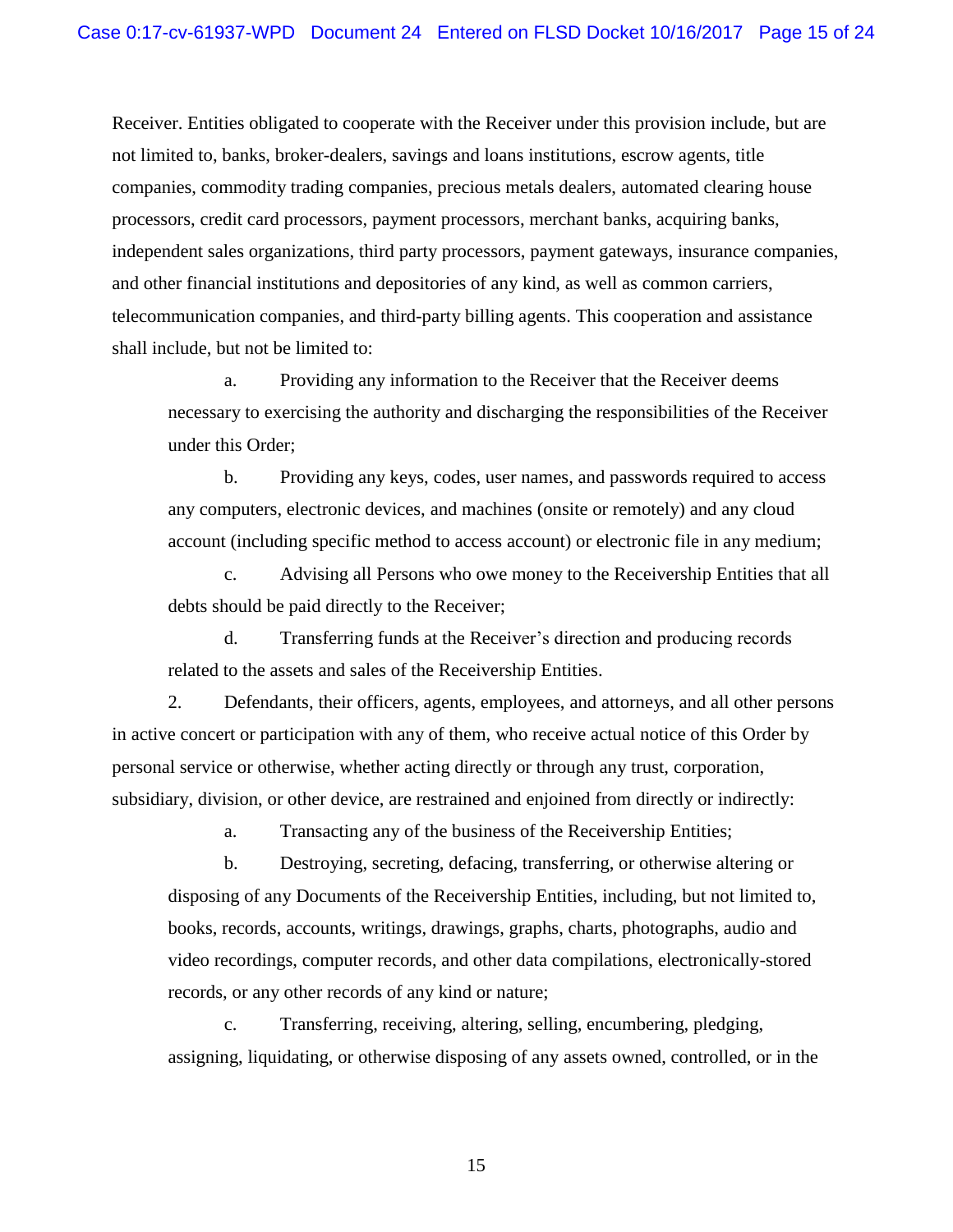possession or custody of, or in which an interest is held or claimed by, the Receivership Entities, or the Receiver;

d. Excusing debts owed to the Receivership Defendants;

e. Failing to notify the Receiver of any asset, including accounts, of the Receivership Entities held in any name other than the name of the Receivership Entities, or by any Person or entity other than the Receivership Entities, or failing to provide any assistance or information requested by the Receiver in connection with obtaining possession, custody, or control of such assets;

f. Doing any act or refraining from any act whatsoever to interfere with the Receiver's taking custody, control, possession, or managing of the assets or Documents subject to this receivership; to harass or interfere with the Receiver in any way; to interfere in any manner with the exclusive jurisdiction of this Court over the assets or Documents of the Receivership Entities; or to refuse to cooperate with the Receiver or the Receiver's duly authorized agents in the exercise of their duties or authority under any Order of this Court; or

g. Filing, or causing to be filed, any petition on behalf of the Receivership Defendants for relief under the United States Bankruptcy Code, 11 U.S.C. § 101, *et seq.*, without prior permission from this Court.

3. If the Receiver identifies a nonparty entity as a Receivership Entity, the Receiver shall promptly notify the entity as well as the parties, and inform the entity that it can challenge the Receiver's determination by filing a motion with this Court.

*Provided, however*, that the Receiver may delay providing such notice until the Receiver has established control of the nonparty entity and its assets and records, if the Receiver determines that notice to the entity or the parties before the Receiver establishes control over the entity may result in the destruction of records, dissipation of assets, or any other obstruction of the Receiver's control of the entity;

4. If in the Receiver's judgment the business operations cannot be continued legally and profitably, the Receiver shall take all steps necessary to ensure that any of the Receivership Entities' web pages, websites, or mobile apps relating to the activities alleged in the Complaint are modified for consumer education and/or informational purposes, and take all steps necessary to ensure that any telephone numbers associated with the Receivership Entities cannot be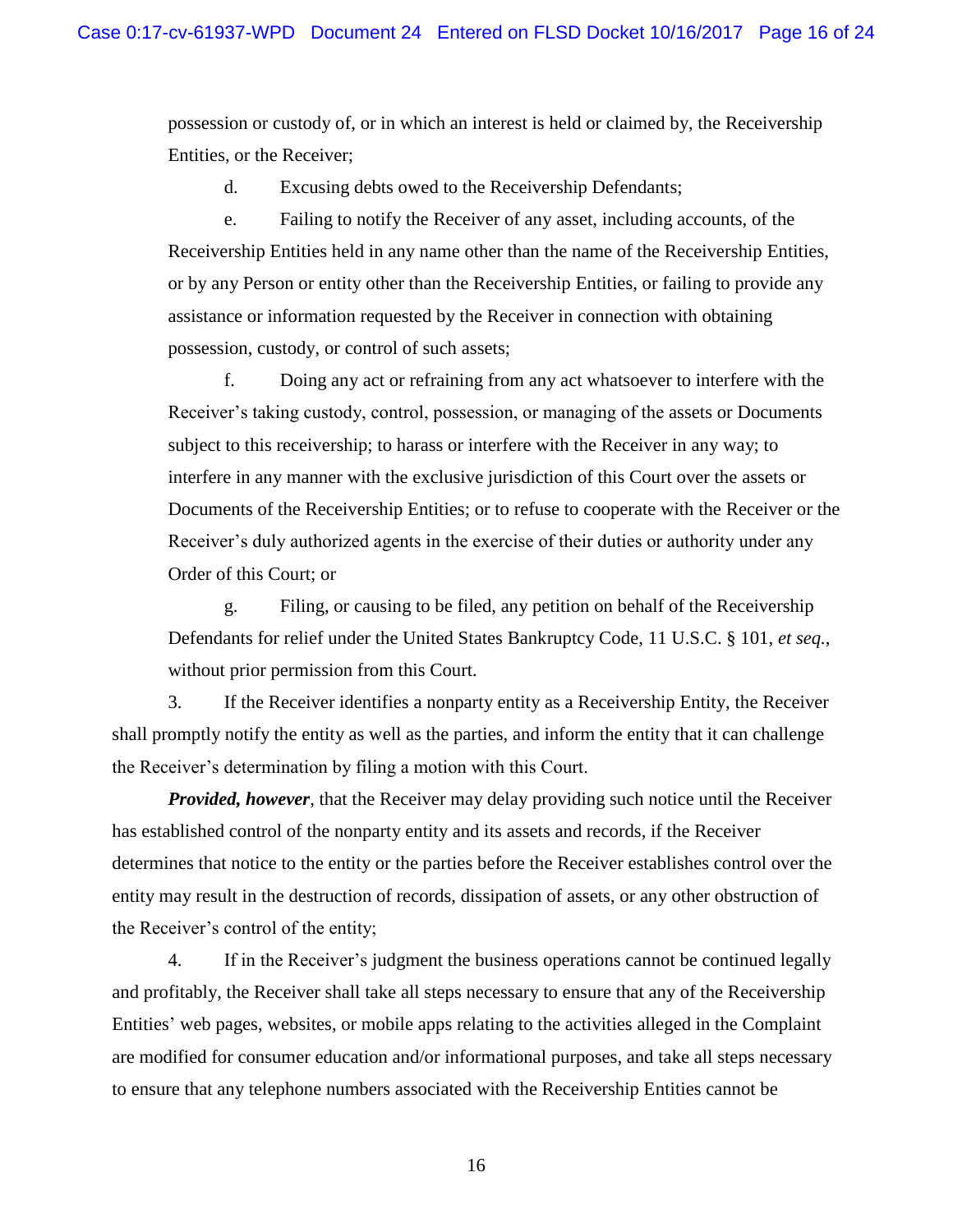accessed by the public, or are answered solely to provide information regarding the status of operations and consumer education, including information directing consumers to United States Department of Education websites containing information student loan repayment programs.

## **XIV. TRANSFER OF RECEIVERSHIP PROPERTY TO RECEIVER**

#### **IT IS FURTHER ORDERED** that:

1. Defendants, Relief Entities, their officers, agents, employees, and attorneys, and all other Persons in active concert or participation with any of them, who receive actual notice of this Order, and any other Person with possession, custody or control of property or of records relating to the Receivership Entities shall: (1) immediately notify the Receiver of; (2) fully cooperate with and assist the Receiver in taking and maintaining possession, custody, or control of; and, (3) upon receiving a request from the Receiver, immediately transfer or deliver to the Receiver possession, custody, and control of, the following:

a. All assets of the Receivership Entities, or those held by or for the benefit of the Receivership Entities, including assets subject to repatriation;

b. All Documents of or pertaining to the Receivership Entities;

c. All assets and Documents belonging to other Persons whose interests are under the direction, custody, possession, custody, control of the Receivership Entities;

d. All computers, electronic devices, machines, mobile devices, and data in whatever form used to conduct the business of the Receivership Entities; and

e. All available insurance information for both existing and prior insurance policies;

f. All keys, codes, user names, and passwords necessary to gain or to secure access to any assets or Documents of the Receivership Entities, including, but not limited to, access to their business premises, means of communication, accounts, computer systems, mail boxes, or other property. This includes providing the necessary means to gain access to private or commercial mail boxes.

2. In the event any Person or entity fails to deliver or transfer any asset or document, or otherwise fails to comply with any provision of this Section, the Receiver may file *ex parte* an Affidavit of Non-Compliance regarding the failure. Upon filing of the affidavit, the Court may authorize, without additional process or demand, Writs of Possession or Sequestration or other equitable writs requested by the Receiver. The writs shall authorize and direct the United States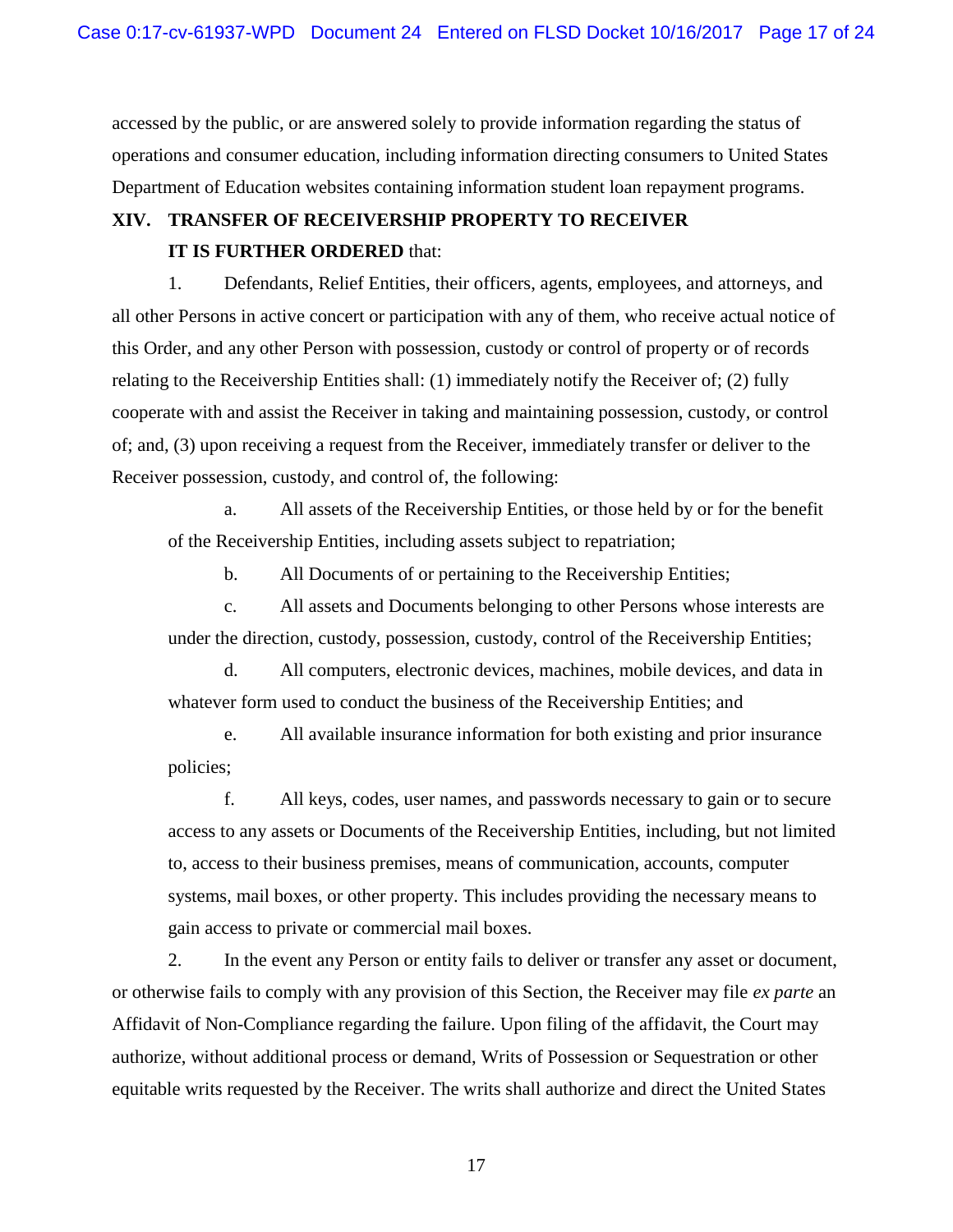Marshal or any sheriff or deputy sheriff of any county, or any other federal or state law enforcement officer, to seize the asset, document, or other thing and to deliver it to the Receiver.

## **XV. PROVISION OF INFORMATION TO RECEIVER**

**IT IS FURTHER ORDERED** that Defendants shall provide to the Receiver, immediately upon request, the following:

1. A list of all accounts and other assets of the Receivership Entities that are held in any name other than the name of a Receivership Entity, or by any Person other than a Receivership Entity; and

2. A list of all agents, employees, officers, directors, managers, members, or those Persons in active concert and participation with any Receivership Entity, who have been associated or done business with any Receivership Entity.

3. A description of any Documents covered by attorney-client privilege or attorney work product, including files where such documents are likely to be located, authors or recipients of such documents, and search terms likely to identify such electronic documents.

## **XVI. IMMEDIATE ACCESS TO BUSINESS PREMISES AND RECORDS**

**IT IS FURTHER ORDERED** that to allow Plaintiff and the Receiver to preserve assets and evidence relevant to this action and to expedite discovery:

A. Plaintiff and the Receiver and their counsel, agents, representatives, contractors, and assistants shall have immediate access to all business premises and storage facilities owned, controlled, or used by the Receivership Entities. Such locations include, but are not limited to 3221 NW  $10^{th}$  Terrace, Suite 507 & 508, Oakland Park, FL 33309 and 3115 NW  $10^{th}$  Terrace, Suite 114, Oakland Park, FL 33309, and any offsite location or commercial mailbox used by the Receivership Entities. The Receiver may exclude Defendants, Receivership Entities, and their employees from the business premises during the immediate access.

B. Plaintiff and the Receiver and their counsel, agents, representatives, contractors, and assistants shall also have immediate access to the records of the Receivership Entities, and are authorized to remove Documents and other materials from the Receivership Entities' premises in order that they may be inspected, inventoried, and copied for the purpose of preserving discoverable material in connection with this action.

C. Defendants, together with their officers, agents, directors, employees, attorneys, and all other persons in active concert or participation with any of them, who receive actual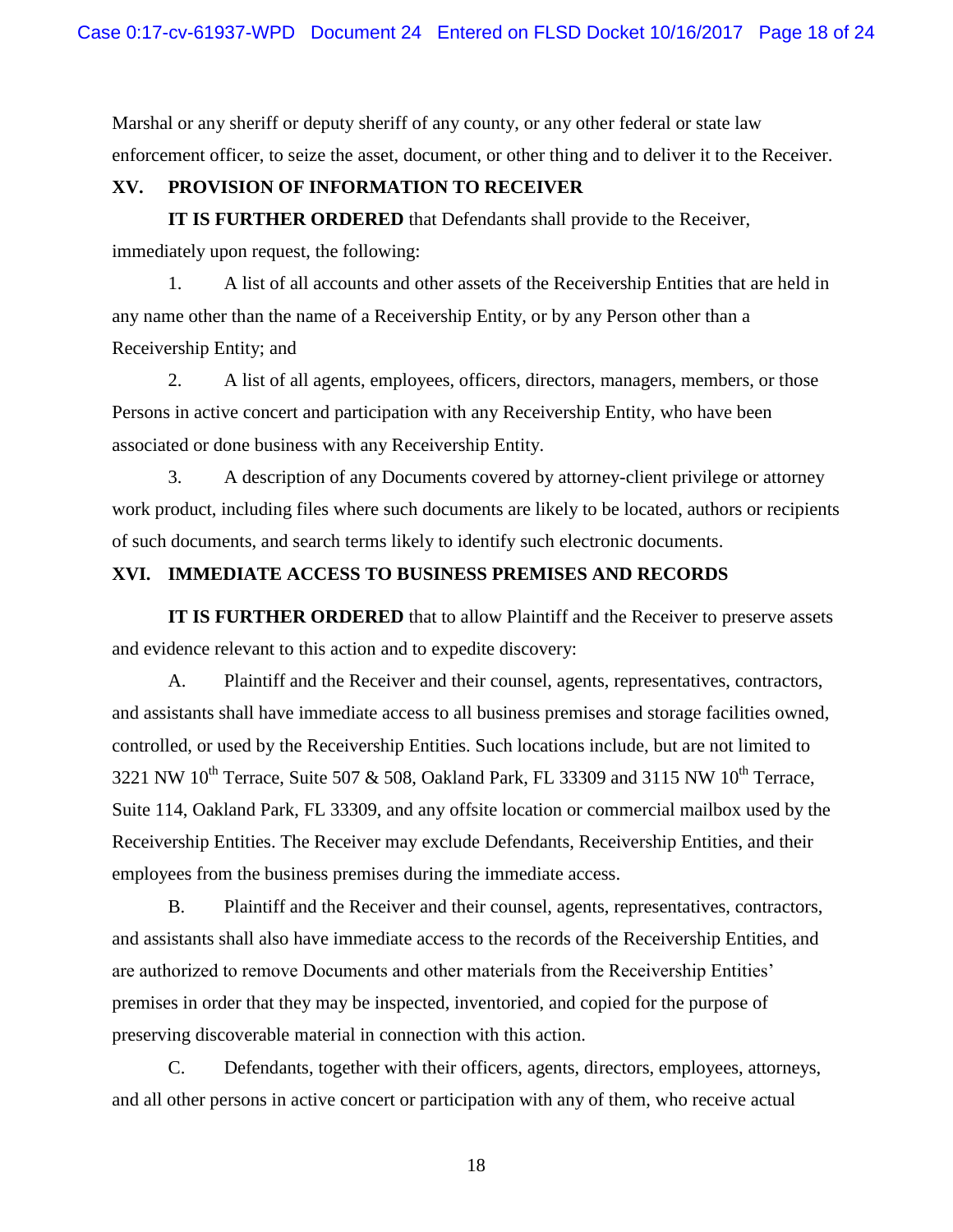notice of this Order by personal service or otherwise, must immediately identify to Plaintiff's counsel and the Receiver: (1) all Defendants' and Receivership Entities' business premises; (2) any other premises where Defendants and Receivership Entities conduct business; (3) any premises where Documents related to the business operations of Defendants and the Receivership Entities are maintained, including the name and location of any electronic data hosts; (4) any premises where assets belonging to Defendants and Receivership Entities are maintained; and (5) all access codes, keys, passwords, or any other information necessary for Plaintiff and the Receiver to gain immediate access;

D. If any property, records, Documents, computers, or electronic storage devices containing information relating to the Receivership Entities' finances or business practice are located in a residence of any Defendant or are otherwise in the custody or control of any Defendant, then such Defendant and Receivership Entities shall produce them to Receiver within twenty-four (24) hours of service of this Order, along with any codes, keys any passwords, or other information needed for access. In order to prevent the destruction of computer data, upon service of this Order, any such computers or electronic storage devices shall be powered down in the normal course of the operating system used on such devices and shall not be powered up or used until produced for copying and inspection;

E. If any communications or records of any Receivership Entity are stored with an Electronic Data Host, such Receivership Entity shall, immediately upon receiving notice of this order, provide the Receiver with the username , passwords, and any other login credential needed to access the communications and records, and shall not attempt to access, or cause a third party to attempt to access, the communications or records;

F. Plaintiff's access to Receivership Entities' Documents pursuant to this Section shall not provide grounds for any Defendant to object to any subsequent request for Documents served by Plaintiff; and

G. The Receiver shall allow Defendants reasonable access to the business premises of the Receivership Entities and the business records of the Receivership within the Receiver's possession for the purpose of inspecting and copying materials relevant to this action, although the Receiver shall have the discretion to determine the time, manner, and reasonable condition of such access; and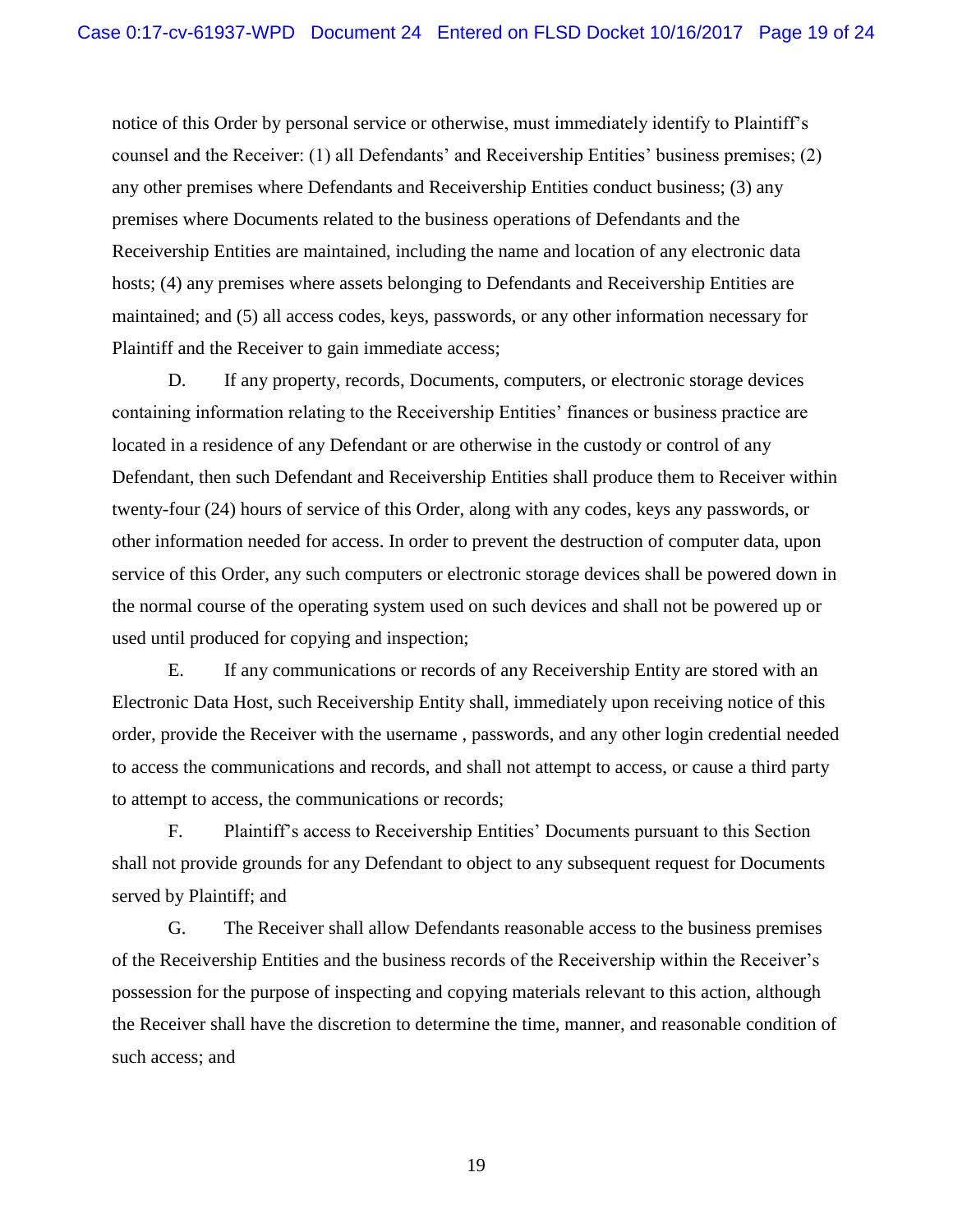H. Plaintiff and the Receiver and their counsel, agents, representatives, contractors, and assistants are authorized to obtain the assistance of the U.S. Marshal's Office and other federal, state, and local law enforcement officers as they deem necessary to implement peacefully the provisions of this Order

#### **XVII. STAY OF ACTIONS**

## **IT IS FURTHER ORDERED** that:

1. Except by leave of this Court, during pendency of the receivership ordered herein, Defendants, together with their officers, agents, directors, employees, attorneys, and all other persons in active concert or participation with any of them, who receive actual notice of this Order by personal service or otherwise, whether acting directly or indirectly, and all other Persons are hereby stayed from taking any action to establish or enforce any claim, right, or interest for, against, on behalf of, in, or in the name of, the Defendants, any of their subsidiaries, affiliates, partnerships, assets, Documents, or the Receiver or the Receiver's duly authorized agents acting in their capacities as such, including, but not limited to, the following actions:

a. Filing or assisting in the filing of a petition for relief under the Bankruptcy Code, 11 U.S.C. § 101 et seq., or of any similar insolvency proceeding on behalf of the Receivership Entities;

b. Commencing, prosecuting, continuing, entering, or enforcing any suit or proceeding, except that such actions may be filed to toll any applicable statute of limitations;

c. Accelerating the due date of any obligation or claimed obligation; filing, perfecting or enforcing any lien; taking or attempting to take possession, custody, or control of any asset; attempting to foreclose, forfeit, alter, or terminate any interest in any asset, whether such acts are part of a judicial proceeding, are acts of self-help, or otherwise, or setoff of any debt owing to the Receivership Entities that arose before the date of this Order against any claim against the Receivership Entities; or

d. Using self-help or executing, issuing, serving, or causing the execution, issuance or service of, any legal process, including, but not limited to, attachments, garnishments, subpoenas, writs of replevin, writs of execution, or any other form of process whether specified in this Order or not.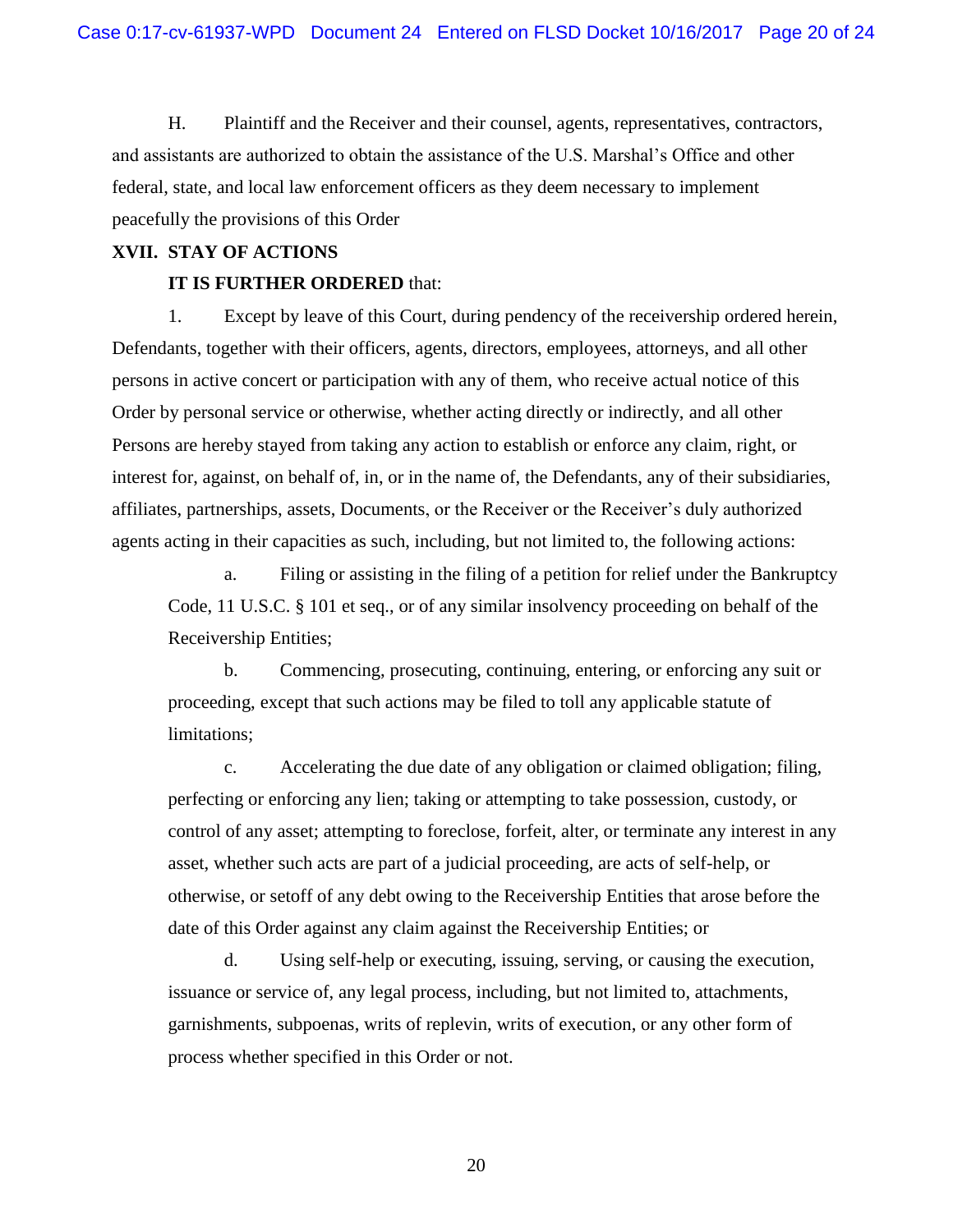2. This Order does not stay: (1) the commencement or continuation of a criminal action or proceeding; (2) the commencement or continuation of an action or proceeding by a governmental unit to enforce such governmental unit's police or regulatory power; or (3) the enforcement of a judgment, other than a money judgment, obtained in an action or proceeding by a governmental unit to enforce such governmental unit's police or regulatory power.

### **XVIII. COMPENSATION OF RECEIVER**

**IT IS FURTHER ORDERED** that the Receiver and all personnel hired by the Receiver as herein authorized, including counsel to the Receiver and accountants, are entitled to reasonable compensation for the performance of duties pursuant to this Order and for the cost of actual out-of-pocket expenses incurred by them, from the assets now held by, or in the possession or control of, or which may be received by the Receivership Entities. The Receiver shall file with the Court and serve on the parties periodic requests for the payment of such reasonable compensation, with the first such request filed no more than sixty (60) days after the date of this Order. The Receiver shall not increase the hourly rates used as the bases for such fee applications without prior approval of the Court.

#### **XIX. RECEIVER'S BOND**

IT IS FURTHER ORDERED that the bond in the sum of \$25,000 previously filed by the Receiver with the Clerk of this Court shall remain in effect, conditioned that the Receiver will well and truly perform the duties of the office and abide by and perform all acts the Court directs. 28 U.S.C. § 754.

## **XX. REPATRIATION OF ASSETS AND DOCUMENTS**

**IT IS FURTHER ORDERED** that each Defendant shall, to the extent not already done so pursuant to the TRO issued in this case:

A. Within five (5) business days following service of this Order, take such steps as are necessary to repatriate to the territory of the United States of America all Documents and assets that are located outside such territory and (1) are held by or for a Defendant; (2) titled in the name, individually or jointly, of any Defendant; (3) or are under a Defendant 's direct or indirect control, jointly, severally, or individually;

B. Within five (5) business days following service of this Order, provide Plaintiff with a full accounting of all Documents and assets that are located outside of the territory of the United States of America or that have been transferred to the territory of the United States of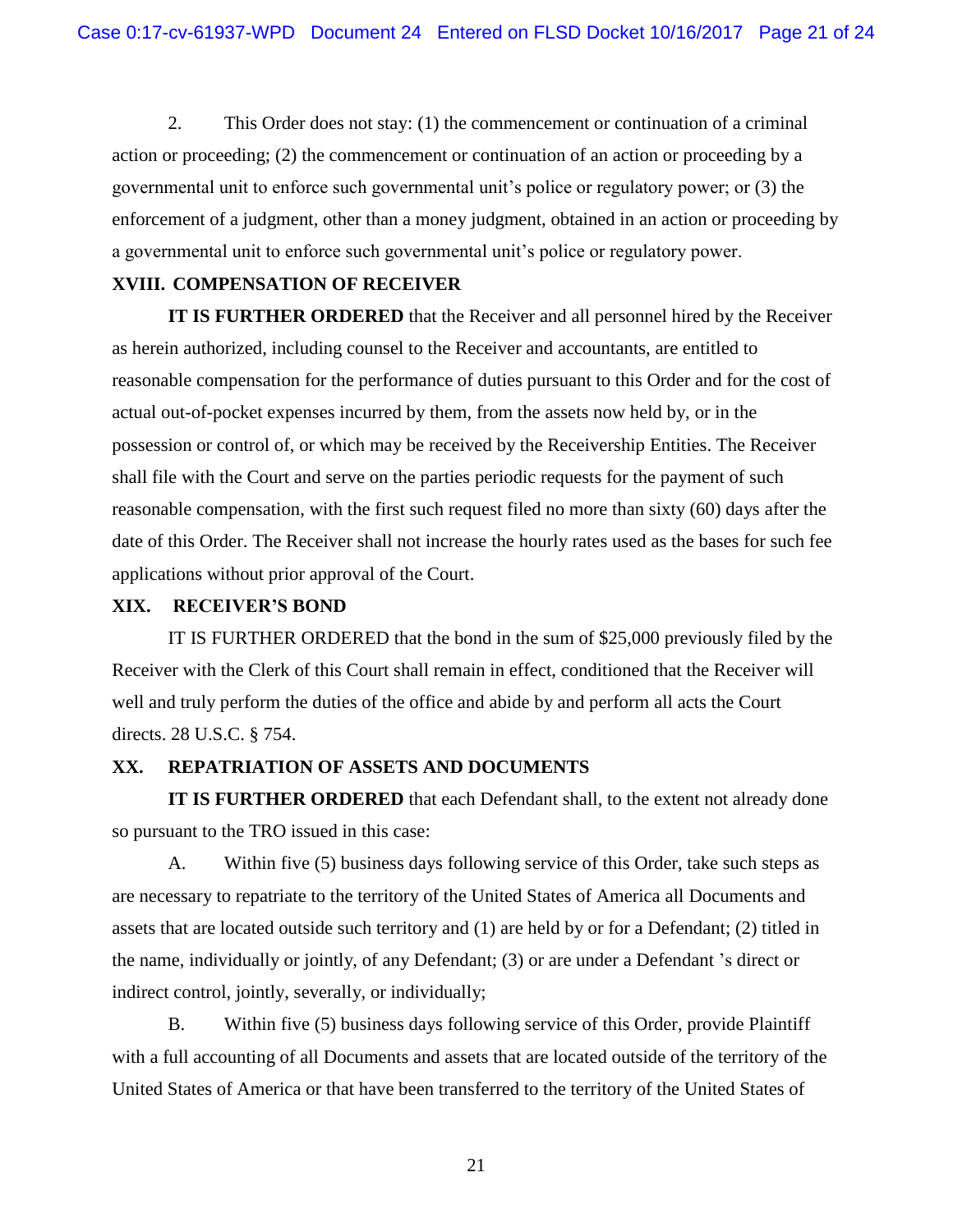America pursuant to Subsection A above and (1) are held by or for a Defendant; (2) titled in the name, individually or jointly, of any Defendant; (3) or are under a Defendant's direct or indirect control, jointly, severally, or individually. Each Defendant shall also include the names and addresses of any foreign or domestic financial institution or other entity holding the Documents and assets, along with the account numbers and balances;

C. Hold and retain all such Documents and assets and prevent any transfer, disposition, or dissipation whatsoever of any such Documents or assets; and

D. Within five (5) business days following service of this Order, provide Plaintiffs access to Defendants' records and documents held by financial institutions or other entities, whether located outside the territorial United States of America or otherwise, by signing and delivering to Plaintiffs' counsel the Consent to Release of Financial Records served along with this Order as **Attachment D**.

## **XXI. NON-INTERFERENCE WITH REPATRIATION**

**IT IS FURTHER ORDERED** that Defendants, their officers, agents, employees, attorneys, and all other persons or entities in active concert or participation with any of them, who receive actual notice of this Order by personal service or otherwise, whether acting directly or through any trust, corporation, subsidiary, division, or other device, are hereby restrained and enjoined from taking any action, directly or indirectly, which may result in the encumbrance or dissipation of foreign assets, or in the hindrance of the repatriation required by the preceding Section XX of this Order, including, but not limited to:

A. Sending any statement, letter, facsimile, e-mail or wire transmission, or telephoning or engaging in any other act, directly or indirectly, that results in a determination by a foreign trustee or other entity that a "duress" event has occurred under the terms of a foreign trust agreement, until such time that assets have been fully repatriated pursuant to the preceding Section XX of this Order; and

B. Notifying any trustee, protector or other agent of any foreign trust or other related entities of either the existence of this Order, or of the fact that repatriation is required pursuant to a court order, until such time as assets have been fully repatriated pursuant to the preceding Section XX of this Order.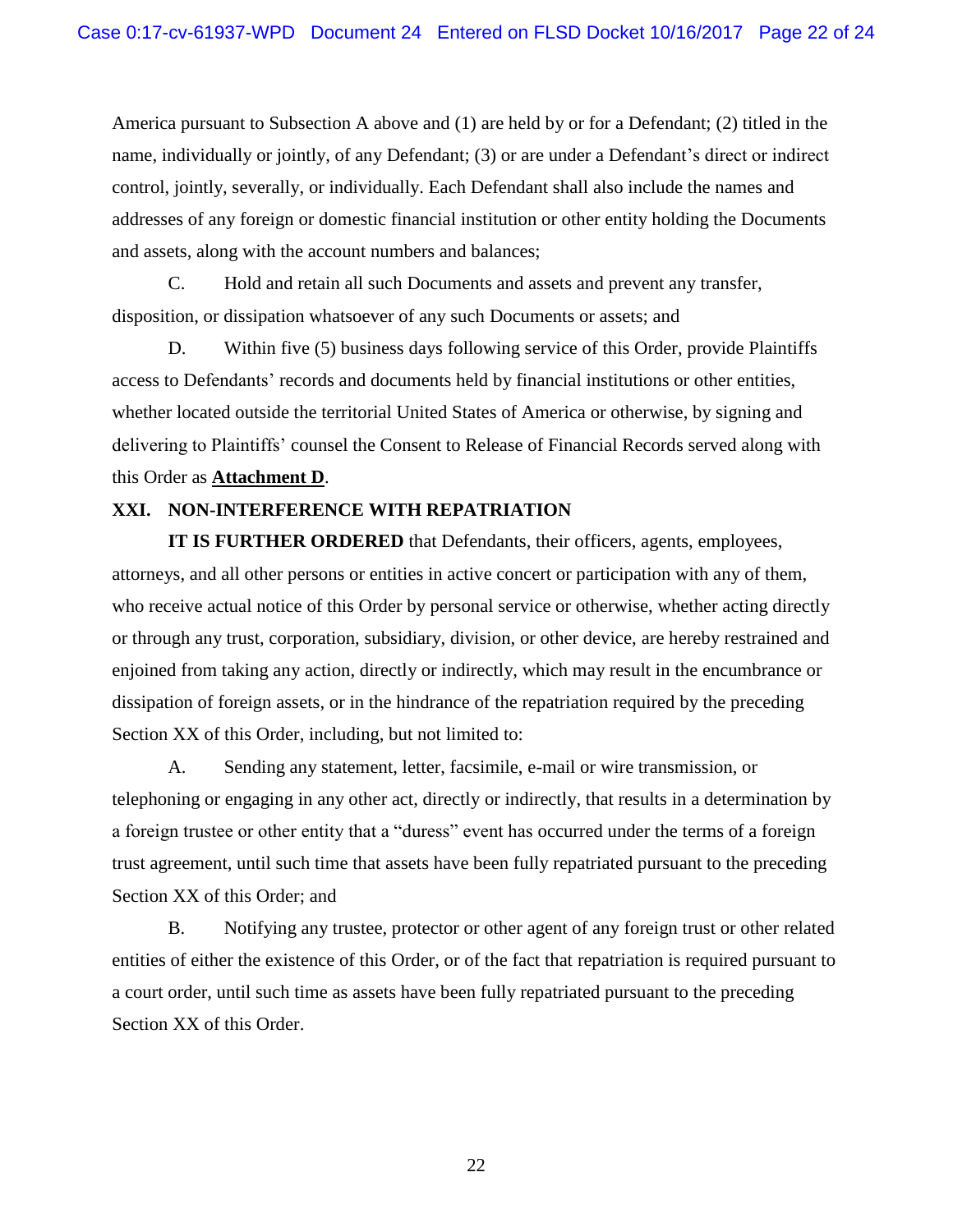#### **XXII. CONSUMER REPORTING AGENCIES**

**IT IS FURTHER ORDERED** that Plaintiff may obtain credit reports concerning any Defendant pursuant to Section 604(a)(1) of the Fair Credit Reporting Act, 15 U.S.C. § 1681b(a)(1), and that, upon written request, any credit reporting agency from which such reports are requested shall provide them to Plaintiff.

# **XXIII. DISTRIBUTION OF ORDER BY DEFENDANTS IT IS FURTHER ORDERED** that:

A. Within five (5) days following service of this Order, Defendants shall provide a copy of this Order to each of their Telemarketers, customer service agents, sales agents, corporations, subsidiaries, affiliates, partners, divisions, sales entities, successors, assigns, members, officers, directors, employees, independent contractors, agents, attorneys, spouses, representatives, and all other Persons in active concert or participation with Defendants in the marketing, advertising, promotion, distribution, offer for sale, or sale of debt relief products or services or credit product or services;

B. To the extent not already done so under the TRO issued in this case, within seven (7) days following service of this Order, Defendants shall provide Plaintiff and the Receiver a sworn statement that this Section has been satisfied and that identifies the name, title, physical addresses, telephone numbers, and email addresses of each such person who received a copy of the Order and the date which such Person received it; and

C. Defendants shall not take any action that would encourage officers, agents, members, managers, directors, employees, salespersons, independent contractors, attorneys, subsidiaries, affiliates, successors, assigns, or other Persons or entities in active concert or participation with Defendants to disregard this Order or believe that they are not bound by its provisions.

## **XXIV. SERVICE OF THIS ORDER**

**IT IS FURTHER ORDERED** that copies of this Order may be served by United States First Class Mail, overnight delivery, facsimile, electronic mail, or personally, by agents or employees of Plaintiff, by agents or employees of the Receiver, by any law enforcement agency, or by private process server, upon any person, financial institution, or other entity that may have possession or control of any property, property right, document, or asset of any Defendant, or